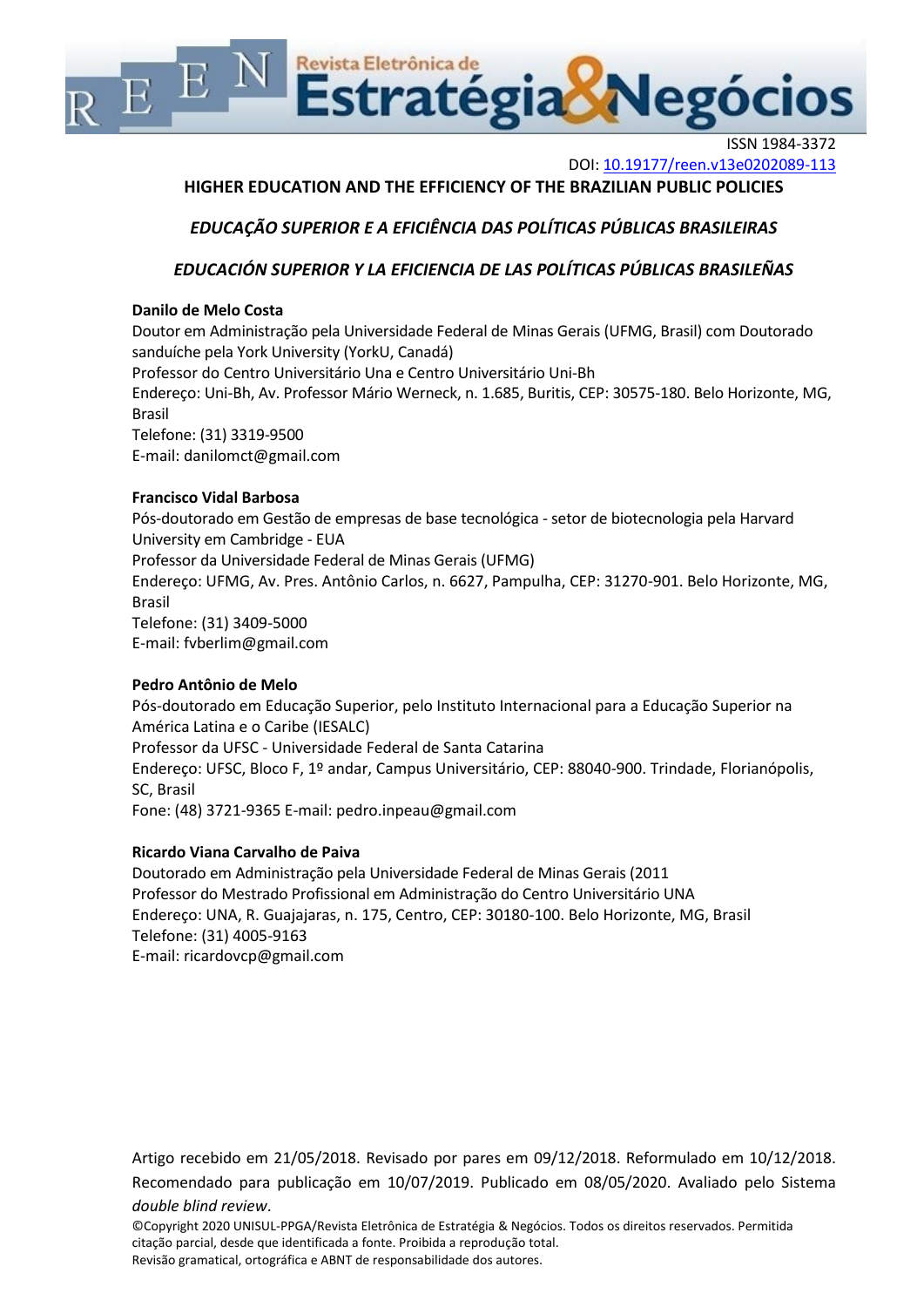### **ABSTRACT**

This research aims to analyze the effectiveness of the main public policies for higher education in Brasil, considering the amount invested and the number of served students, in the period from 2003 to 2012. The study was designed as exploratory e quantitative, in which a group of public policies were statistically analyzed, using as reference the compound annual growth rate (CAGR). The results showed that UAB is a form of education that has expanded in recent years by the amazing average rate of growth in the number of students (109.4%); that IFETs had an average annual growth rate of 23.6%, relatively high compared to other public policies; that Prouni and Fies have shown efficient in the period analyzed in relation to the student / cost; and that Reuni brought effectiveness to the system by correcting deviations in the number of students per professor, expanding the offer of evening courses and internalizing universities and campuses.

**Keywords**: Higher Education Evaluation; Higher Education Efficiency; Public policy; Higher education; Brazilian higher education.

### **RESUMO**

Esta pesquisa tem como objetivo analisar a eficácia das principais políticas públicas de ensino superior no Brasil, considerando o montante investido e o número de alunos atendidos, no período de 2003 a 2012. O estudo foi projetado como exploratório e quantitativo, no qual um grupo de políticas públicas foram analisadas estatisticamente, utilizando como referência a taxa de crescimento anual composta (CAGR). Os resultados mostraram que a UAB é uma forma de educação que se expandiu nos últimos anos pela incrível taxa média de crescimento no número de estudantes (109,4%); que os IFETs tiveram uma taxa de crescimento anual média de 23,6%, relativamente alta em comparação com outras políticas públicas; que Prouni e Fies mostraram-se eficientes no período analisado em relação ao custo/aluno; e que o Reuni trouxe eficácia ao sistema, corrigindo desvios no número de alunos por professor, ampliando a oferta de cursos noturnos e levando ao interior universidades e campi.

**Palavras-chave:** Avaliação do ensino superior; Eficiência do ensino superior; Políticas públicas; Ensino superior.

### **RESUMEN**

Esta investigación tiene como objetivo analizar la eficacia de las principales políticas públicas de educación superior en Brasil, considerando el monto invertido y el número de alumnos atendidos, en el período de 2003 a 2012. El estudio fue proyectado como exploratorio y cuantitativo, en el cual un grupo de políticas públicas fueron analizadas estadísticamente, utilizando como referencia la tasa de crecimiento anual compuesta (CAGR). Los resultados mostraron que la UAB es una forma de educación que se ha expandido en los últimos años por la sorprendente tasa promedio de crecimiento en el número de estudiantes (109.4%); que IFET tuvo una tasa de crecimiento anual promedio de 23.6%, relativamente alta en comparación con otras políticas públicas; que Prouni y Fies han demostrado ser eficientes en el período analizado en relación con el estudiante / costo; y que el Reuni trajo eficacia al sistema corrigiendo las desviaciones en el número de estudiantes por profesor, ampliando la oferta de cursos nocturnos e internalizando universidades y campus.

**Palabras-clave:** Evaluación de educación superior; Eficiencia de la educación superior; Políticas públicas; Enseñanza superior; Educación superior brasileña.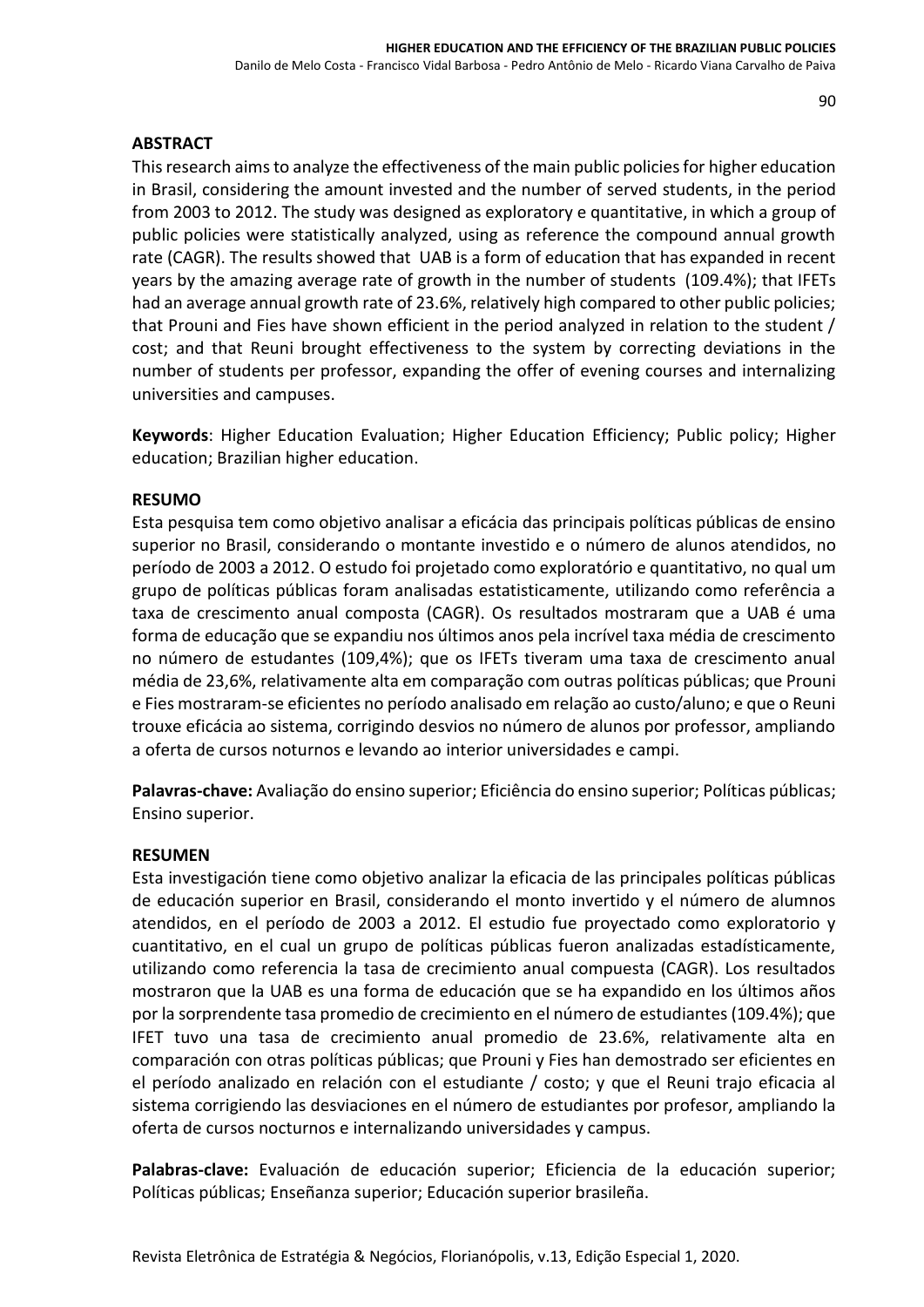### **1 INTRODUCTION**

In a country of great social inequalities, some paths are commonly seen as the best to achieve social evolution. Regarding Brazil, the paths normally pursued are: to undertake a higher level course in any educational institution (third degree) or the creation of business itself, with the aim of becoming an entrepreneur (Romanelli, 1991).

Although these solutions are the most practiced, they may not be the most effective. According to Cortina (2004), the completion of a superior degree does not mean job security. This assertion can be deepened when it is observedthat in Brazil, the largest number of higher education institutions are in the private sector (Chart 1) and due to seeking only profit, they are of dubious quality (Catani, Hey & Gilioli, 2006).

|                             | <b>Administrative Category</b> |           |           |              |                  |           |
|-----------------------------|--------------------------------|-----------|-----------|--------------|------------------|-----------|
| <b>Basic statistics</b>     | General                        |           |           |              |                  |           |
|                             | Total                          | Total     | Federal   | <b>State</b> | <b>Municipal</b> | Private   |
| <b>Institutions</b>         | 2.391                          | 301       | 106       | 119          | 76               | 2.090     |
| Courses                     | 32.049                         | 10.850    | 5.968     | 3.656        | 1.226            | 21.199    |
| Undergraduate<br>Enrollment | 7.305.977                      | 1.932.527 | 1.137.851 | 604.517      | 190.159          | 5.373.450 |
| Total Join                  | 2.742.950                      | 531.846   | 325.267   | 142.842      | 63.737           | 2.211.104 |
| Graduates                   | 991.010                        | 229.278   | 115.336   | 82.892       | 31.050           | 761.732   |

Chart 1 - General Statistics of Higher Education for Administrative Category in 2013.

Source: MEC (2014b).

Creating a company does not mean guaranteed success, either. According to the latest study carried out by the Micro and Small Business Support Service (Sebrae), with reference to Brazilian companies, it was verified that the companies mortality rate with up to 2 years is 24.4%, with up to 3 years is 24.9% and up to 4 years is 26.4%. This indicator grows as the company's first years are completed (Sebrae, 2013). One of the main reasons that leads to these high failure rates is the lack of preparation of the entrepreneurs who do not know the business in which they are investing and mainly do not possess the necessary knowledge to manage an organization.

In both of the above paths, providing a quality higher education and democratized access to all population is an important factor to reverse these tables. This need has already been observed by the Brazilian government and has its mark dated from the 50's, when the Brazilian industrial model began to produce goods that required the use of more advanced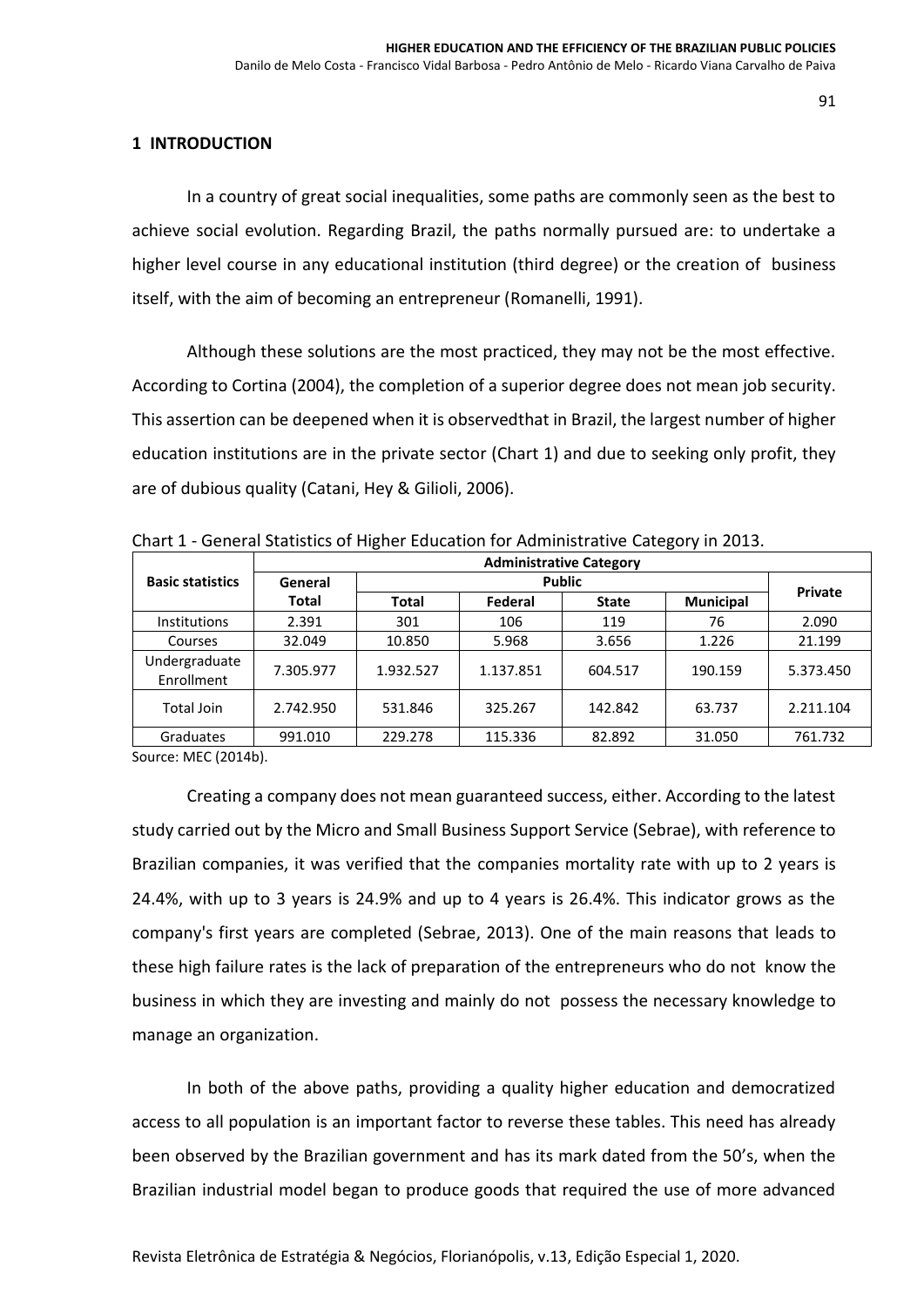technology and consequently a greater volume of specialized labor (Silva, 1991). However, it was in the 70's that the demand for higher education increased significantly (Canuto, 1987), which can be configured as the first major expansion of the third degree in Brazil.

Another factor that is worth noting is that Brazil is a developing country, and for that reason, most families are unable to fully finance their studies in a private higher education institution, an administrative category with the highest number of available seats. This scenario causes the population to claim access to higher education in two ways: through public higher education institutions or through funding of seats in private higher education institutions.

Based on the population needs, the Brazilian Federal Government has developed several public policies, earmarking public funding to meet each of the observed demands.

To better understand the financial resources application in Brazilian higher education, this article aims to analyze the public policies effectiveness that receive these resources, considering the amount invested and the number of served students, in the period from 2003 to 2012. Understanding the results of public policies for the Brazilian higher education can help policymakers understand the strengths and weaknesses of each policy and thereby make adjustments to better serve society.

### **2 EVOLUTION OF PUBLIC POLICIES FOR BRAZILIAN HIGHER EDUCATION**

The public funding from the Federal Government has been considered largely responsible for the recent expansion of the higher education phenomenon in the country in public, private, distance and technological initiatives. For public initiative, investments have been made via Plan of Restructuring and Expansion of Federal Universities - Reuni; to the private sector, resources have been applied in Fies and Prouni programs; concerning distance learning, the Uab program has been responsible for the receipt and use of funds. Finally, for technological and vocational education, resources have been applied in the new Federal Institutes of Education, Science and Technology.

2.1 PUBLIC HIGHER EDUCATION: PLAN OF RESTRUCTURING AND EXPANSION OF FEDERAL UNIVERSITIES - REUNI

Revista Eletrônica de Estratégia & Negócios, Florianópolis, v.13, Edição Especial 1, 2020.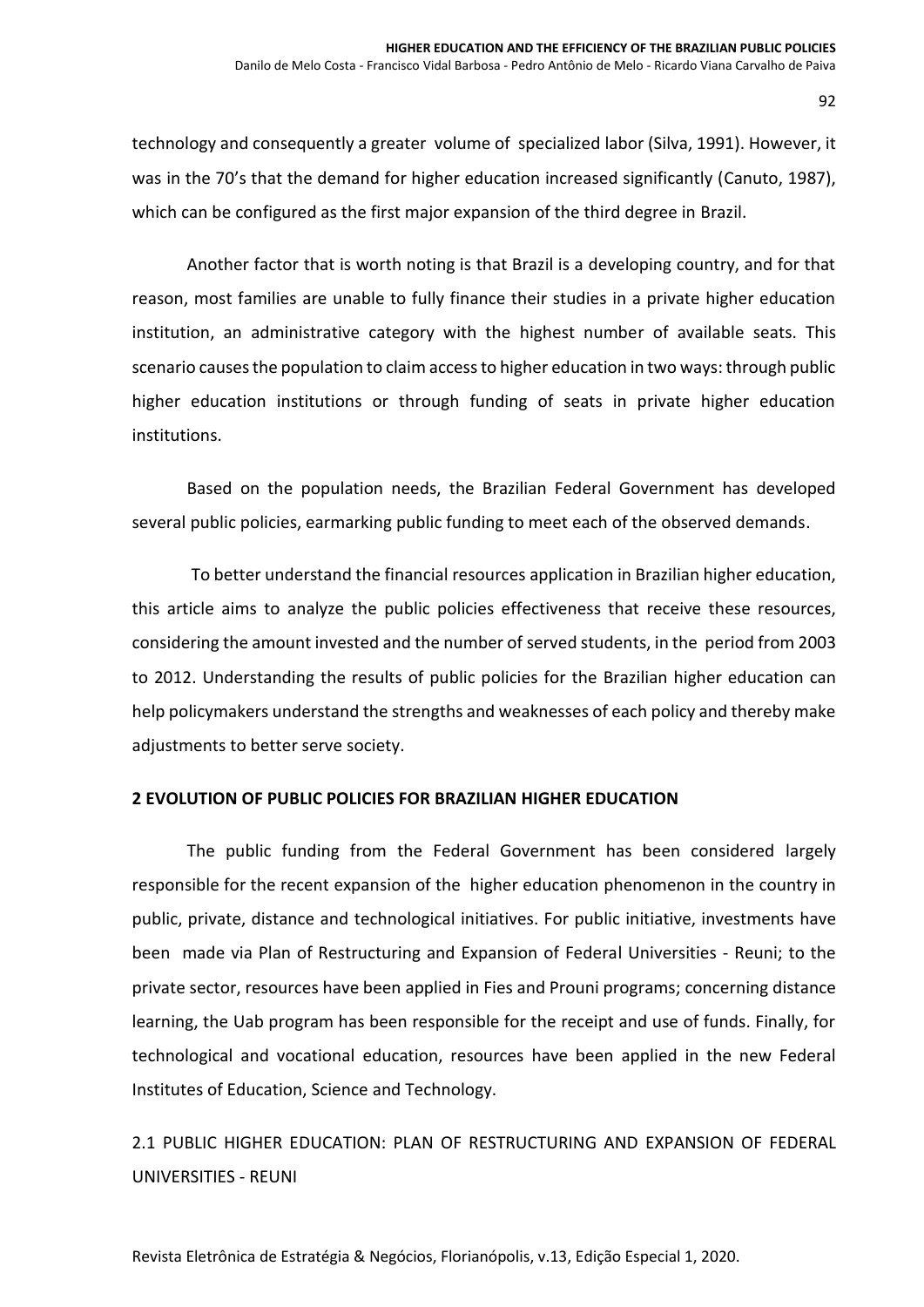Released on April 24th, 2007, as an integral action of PDE, Reuni aims to demonstrate the strategic role of the federal universities for economic and social development of the country, its main objectives were the increase in seats and reducing dropout rates, focusing on undergraduation courses (Brasil, 2007a).

Lasting 5 years (2007-2012), Reuni had in its planning the distribution of more than 2 billion of *reais*from the federal universities, but to receive these resources, universities should improve in many aspects, especially in human resources, physical structure and quality of undergraduate courses offered. To this end, the following targets should be met:

- a) 20% minimum increase in undergraduate enrollment;
- b) correspondence of 18 students for each professor in the classroom;
- c) achieve an average completion rate of 90% (Mec, 2013a).

Aiming to achieve an effective return within all that has been invested, the Brazilian federal government sought to increase the number of campus undergraduate courses in public universities for 3,601 and the number of vacancies to 227,260. For evening courses, the intention was to extend them for 1,299 courses and seats to 79,215. For undergraduate courses, as an eminent concern for basic education, the intention was to increase them to 1,299 courses and seats to 79,215 (Mec, 2009, Mec, 2013a).

To achieve its targets, it was necessary to increase the number of federal universities and the internalization of existing federal universities, through the creation of new campuses. This initiative aimed to increase the number of municipalities served by the federal universities, intending to increase from 114 to 237 by the end of 2011. To this end, 14 new universities were created (Mec, 2013a). In order to continue to expand, especially in the Northeast, 4 more universities were created between 2011 and 2014.

The biggest criticism to this public policy is regarding the concern with just the quantitative expansion, forgetting the qualitative side that guides the federal universities (Lima, Azevedo & Catani, 2008, Leda & Mancebo, 2009, Tonegutti & Martinez, 2007, Paula, 2009). On the other hand, other authors argue that the program is a first step towards a public higher education and quality in Brazil (Armijos Palacios, 2007, Une, 2008). Finally, some public managers and university officials advocate the need to expand the program, including the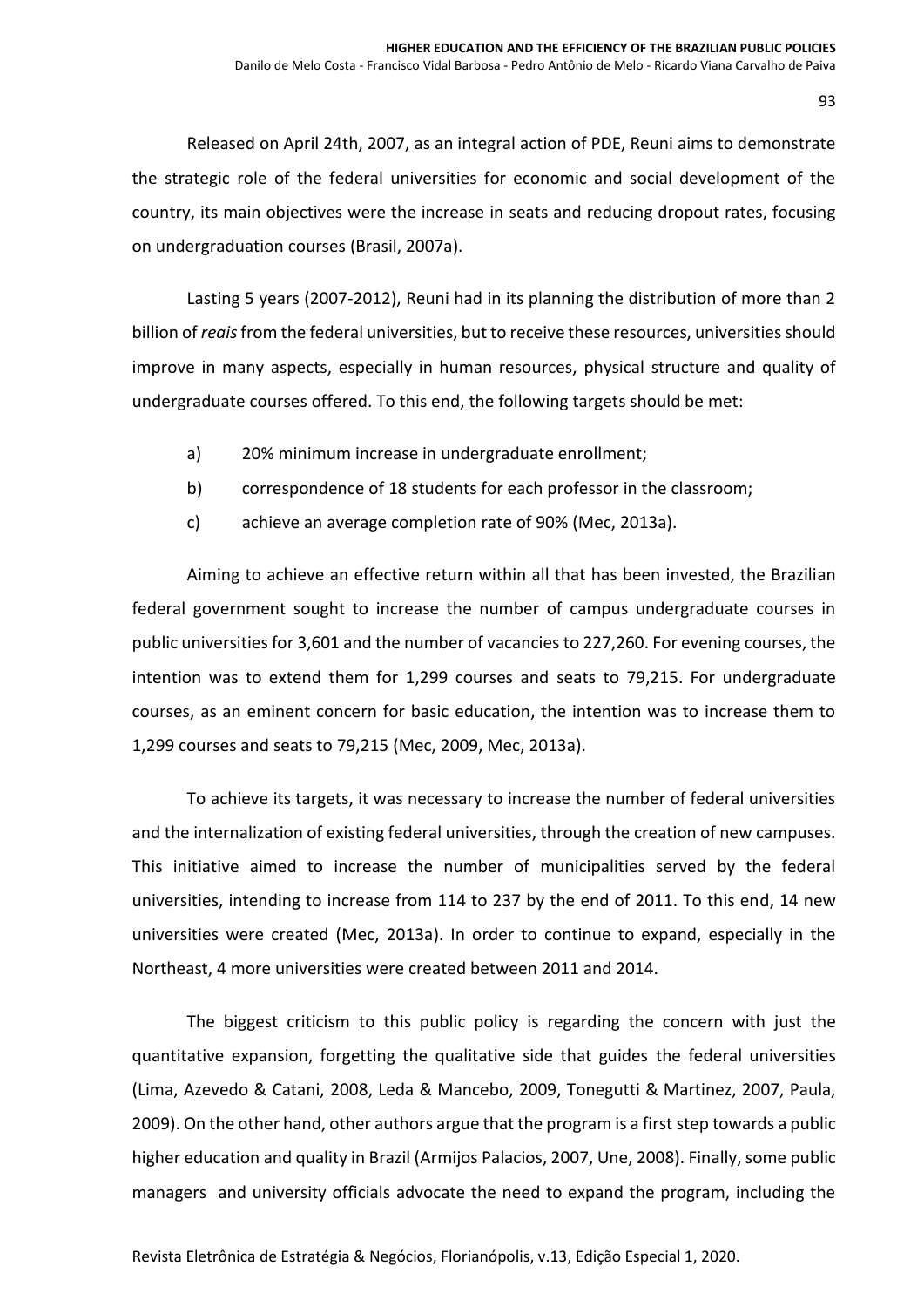suggestion of creation of Reuni 2 (Costa, Costa & Barbosa, 2013).

# 2.2 PRIVATE HIGHER EDUCATION: STUDENT FINANCING FOR HIGHER EDUCATION (FIES) AND PROGRAM UNIVERSITY FOR ALL (PROUNI)

FIES was created by Provisional Measure (MP)  $n^{\circ}$  1.827 of May 27, 1999 in order to finance the graduation of economically disadvantaged students in private institutions. On July 12th, 2001, this MP was converted into Law  $n<sup>o</sup>$ . 10.260, and on January 14th, 2001, as amended through a new law ( $n<sup>2</sup>$ . 12.202), which proposed changes to allow professionals in the public teaching and doctors of family health programs (Programa Saúde da Família) the reduction of the outstanding balance, among other provisions (Brasil, 2010).

From 1999, FIES has already granted such financing to more than 560,000 students and has already put about R\$ 6 billion in resources (in new contracts and renewal of funding). With the enactment of the new law, FIES has to be requested by students throughout the year previously was only in a specific period), it had a drop in interest rates from 9% to 3.4% per year and also went on having as its main financing agent the National Fund for Education Development (FNDE).

While some authors, such as Carvalho (2006) criticize their public policy, saying that even if you lower the interest rate, the amount still charged is beyond the reach of poor students who, for the majority, cannot have a satisfactory return after graduation to start the repayment of financed amounts, other authors believe that FIES is another initiative to increase the options of Brazilian students who have the interest and the need to pursue higher education (Duarte, 2004, Andrés, 2008). Anyhow, to study in the private sector, there is a preference of the students by Prouni (which comes in 2005), a choice which is considered normal, since the Prouni participant student does not need to make any reimbursement to the government in the future (Brasil, 2009).

Prouni was created by MP nº213/2004, converted into Law nº. 11.096 on January 13th, 2005 and regulated by Decree  $n^{\circ}$ . 5.493/2005, and has as its ultimate goal the award of 100% grants, 50% and 25% to undergraduates students in private higher education institutions, with or without profit. Students are pre-selected by the National High School Exam (ENEM) and the socioeconomic profile, calculated by per capita family income, which may not exceed a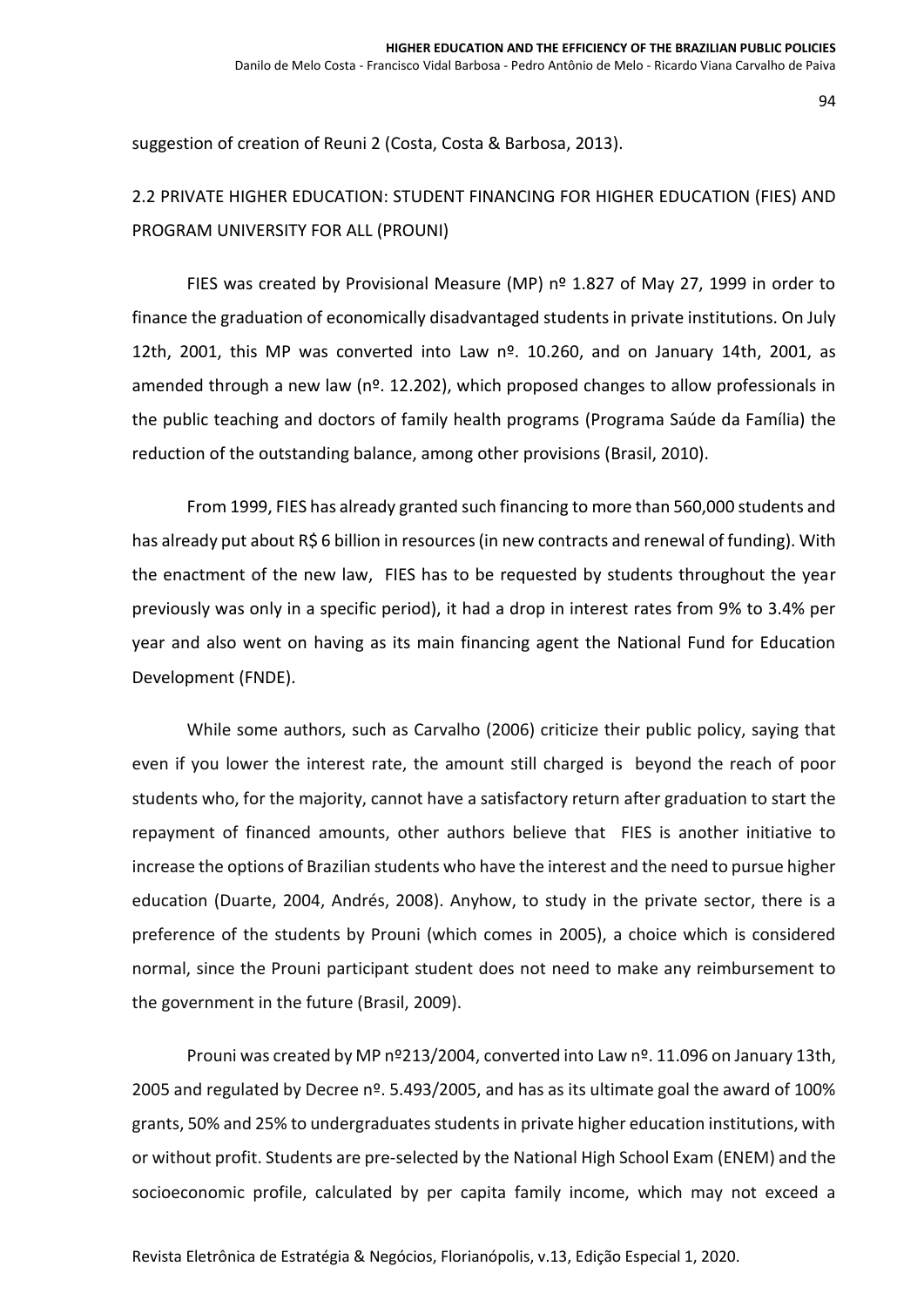minimum wage and a half to full scholarships and up to three minimum wages for partial scholarships. The following are able to compete for the scholarships grants: students who have completed all high school in a public school, or private institutions (with 100% scholarship); carrier student disabilities; and public school system's Professors (for teaching degree courses, Elementary Teacher's degree and pedagogy), needing , in any case, to keep a utilization of at least 75% of points distributed to be able to keep the grant (Mec, 2013b).

To join Prouni, private institutions of higher education (with or without profit) must sign a membership term (within 10 years) saying that they agree to provide at least one full scholarship for every 10.7 students or a partial scholarship for every 22 students, since that they provide partial scholarships complementary so that the sum of the benefits reach 8.5% of annual revenue of academic periods that already have fellow Prouni. The federal government consideration is the exemption during the 10 years of their taxes and contributions: Income Tax of Legal Entities (IRPJ); Social Contribution on Net Income (CSLL); Social Contribution to Social Security Financing (COFINS); Contribution to the Social Integration Program (Brasil, 2005a).

According to Andrés (2008), although there are points to be improved, indicatives of the program success can already be observed in its first year of operation, in which there was the accession of 60% of private higher education institutions. The number of scholarships awarded also happens to be considered an important finding, since from its inception, Prouni has offered more than 1.7 million partial and full scholarships.

Like other programs, Prouni has also received some criticism, the main one regarding the quality of higher education delivered to students who are awarded the scholarships, since much of the private higher education institutions is of dubious quality (Corbucci, 2004, Carvalho & Lopreato, 2005, Carvalho, 2006, Catani, Hey & Gilioli, 2006). However, Andrés (2008) argues that, as the program still needs some adjustments, it is undeniable the important step that it represents for the democratization of higher education in the country, especially when considering that only Prouni created 112,275 jobs in the year 2005, almost all of what was offered in all federal network on the same date (around 133,000 jobs), increasing access to 84.4% at that time.

### 2.3 DISTANCE HIGHER EDUCATION: OPEN UNIVERSITY OF BRAZIL (UAB)

Revista Eletrônica de Estratégia & Negócios, Florianópolis, v.13, Edição Especial 1, 2020.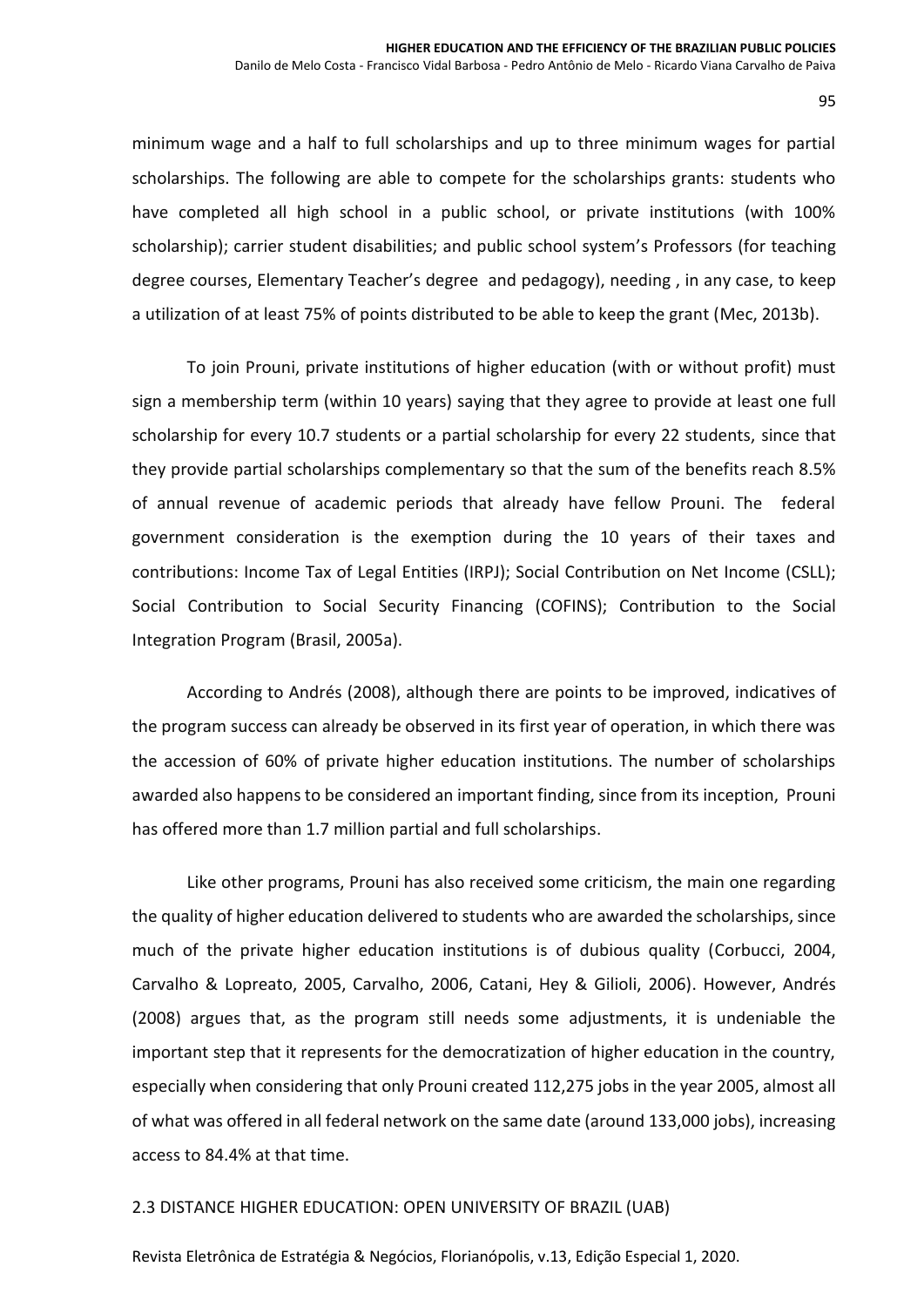To Segenreich (2009), it can be said that Uab begins its formation process still in August 2005 with a management pilot course which is developed at distance to empower sponsoring organizations of the project: *Banco do Brasil* and *Caixa*, holders of 80% of seats, the remaining 20% were allocated to the community. The project was such a success that in its conclusion already had 18 participating federal universities and a total of ten thousand seats.

With a strong support of decree nº. 5.622 dated from December 19th 2005 (which regulates the distance learning), on June 8th, 2006, by the decree nº5.800 that the Uab was established, focused on the development of higher distance learning and with a mission to internalize the courses and programs provisions of tertiary education in Brazil (Brasil, 2005b, Brasil, 2006).

The Uab structure consists of an integrated system of public universities that aims to offer higher level courses for a percentage of the population that does not have conditions to do an in-class presential study, or because it does not exist in his or her area, or financial difficulties. Another Uab objective is to promote integration among the three levels of government, Federal, State and Municipal, with federal public universities, according to Mec (2013c).

Critics of Uab highlight the fact that of the mass training, which may represent a loss of quality to graduates, mainly because the goal is to prepare basic education teachers. The fear is feed back a poor basic education already with professionals who have not received adequate higher education (Zuin, 2006, Costa, 2007, Freitas, 2007, Segenreich, 2009, Coelho, 2009). In turn, the program supporters show that it represents a unique form of democratization and to lead to higher education in places hitherto unimaginable, and that the average of 1 tutor for every 25 students perfectly meets the expected quality (Dourado, 2008, Lemgruber, 2008, Maia, Dantas & Schneider, 2009).

2.4 TECHNOLOGICAL AND VOCATIONAL EDUCATION: FEDERAL INSTITUTE OF EDUCATION, SCIENCE AND TECHNOLOGY (IFET)

Technical Education in Brazil dates from 1909, when the first schools of artisan's apprentices were created. Later, there were several changes in the form, highlighting the creation of the Federal Centers for Technological Education (CEFETs) from 1978. However, it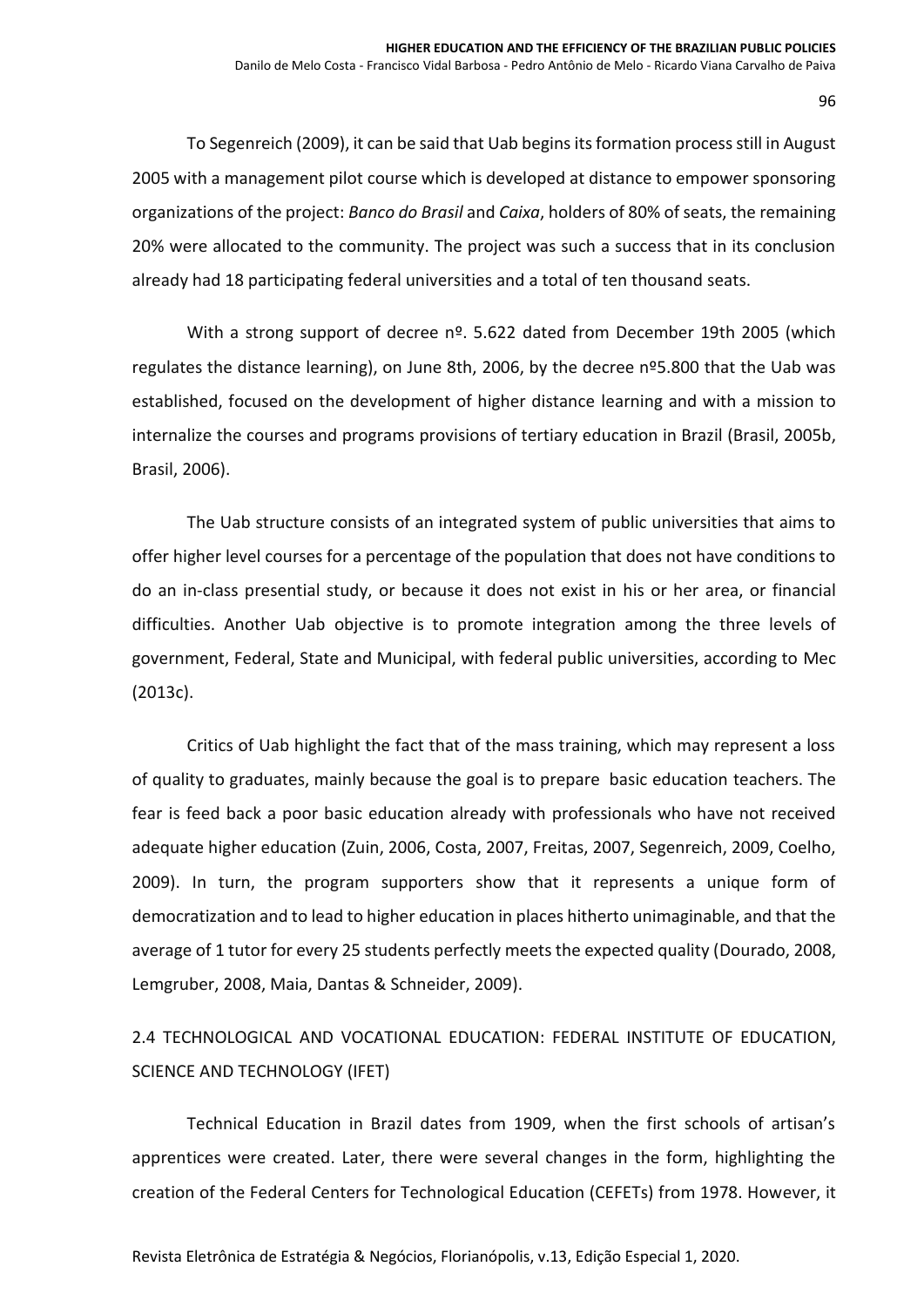was on April 24<sup>th</sup> 2007 which was established by Decree nº. 6.095, when the objectivewas to establishguidelines for integrating federal institutions of technological education in Federal Institutes of Education, Science and Technology, within a scope called the Federal Network of Technological Education. According to the respective decree, each institute adhering the proposed change would be considered a basic, professional and higher education institute, divided into several campuses, offering vocational and technological education in various ways (Brasil, 2007b).

With the enactment of the first decree, several federal institutes of technology education have been reordered in IFETs, which made it to institute on December 29th, 2008 Law nº. 11.892, which aimed to create the Federal Network of Professional Education, Science and Technology, consisting of the following institutions: i) IFETs; ii) Federal University of Technology - Paraná (*Universidade Tecnológica Federal do Paraná*, UTFPR); iii) CEFETs; iv) Technical Schools linked to Federal Universities. Thus, federal institutions turned out to be equated assimilated with the Federal Universities (Brasil, 2008).

From the reordering, there was an unprecedented expansion in the segment, jumping from 140 to 354 technologycal schools until the end of 2010, with an investment of R\$ 1.1 billion *reais* (Mec, 2013d).

Finally, some questions were observed about the obligation of the federal institutes offering degree courses (minimum 20%), which for some authors is negative (Moura, 2005) and others is positive (Franco & Pires, 2009). Another point is discussed concerning the reorganization speed, which may have been carried out without a lot of planning by the government (Xavier Neto, 2008). Either way, the initiative can be seen as another step in the expansion and in providing higher education in the democratized country (Silva Junior, 2009).

### **3 METHODOLOGY**

In this research, due to the objectives, the study was developed as an exploratory research.

An exploratory research is conceived in an area in which there is little accumulated and systematic knowledge, seeking to provide more information about the subject being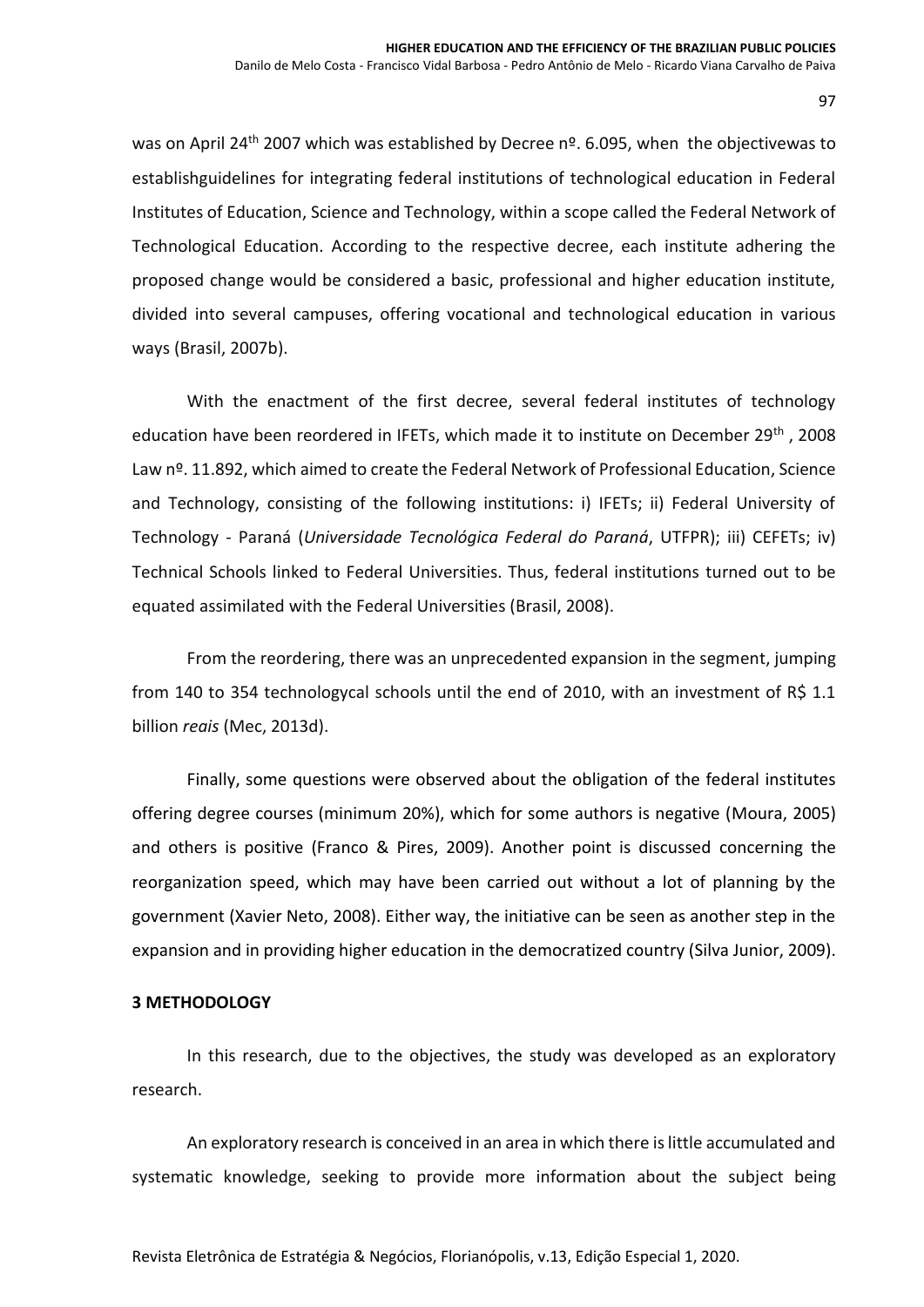investigated (Andrade, 2001, Vergara, 2004). From then on, such study is characterized as exploratory for seeking to deepen the articulation of public policies for the financing of higher education in Brazil.

The research was elaborated to support the design provided for a quantitative study. The quantitative approach is confirmed as numeric values were used regarding variables that shape the higher education system in a country, as well as the public policies for the financing of higher education of the studied country.

For the current study, data were collected through documentary research, which is a source of data collection performed from documents (contemporary or retrospective), but classified as a scientifically authentic (Marconi & Lakatos, 1990). From then on, data collection documents were used from Brazil, such as: management report of the policies results in higher education institutions, statistical data concerning public policies and data from the Ministries of Education.

Thereafter, data were collected regarding the amount of investment and the number of attended students (when available), the following policies:

| Country | <b>Collection Period</b> | <b>Name</b>                                                       |
|---------|--------------------------|-------------------------------------------------------------------|
|         |                          | Support Programme for the Restructuring and Expansion of Federal  |
|         | 2008-2012                | Universities (Programa de Apoio a Planos de Reestruturação e      |
|         |                          | Expansão das Universidades Federais, REUNI)                       |
|         | 2006-2012                | University for All Program (Programa Universidade para Todos,     |
|         |                          | PROUNI)                                                           |
| Brazil  |                          | Financing Fund for the Higher Education Student (Financiamento ao |
|         | 2003-2012                | Estudante do Ensino Superior, FIES)                               |
|         | 2007-2012                | Open University of Brazil (Universidade Aberta do Brasil, UAB)    |
|         |                          | Federal Institute of Education, Science and Technology (Instituto |
|         | 2003-2012                | Federal de Educação, Ciência e Tecnologia, IFET).                 |

Chart 2 - Data Collection of public policies analyzed

Note: It was decided to delimit the collection of data until the year 2012 as it is the last year of operation of the public policy Reuni, in this way, it can be compared with other public policies in similar periods and governments.

Source: Elaborated by the authors, 2019.

The analysis and quantitative treatment were performed together with the numeric findings of the respective public policies, originating from documentary and bibliographic data collection, following the assertion of Barbetta (2008, p. 65), who argues that this procedure allows "[...] to introduce techniques which allow to organize, summarize and present such data, so that it is possible to interpret them in the light of the research objectives."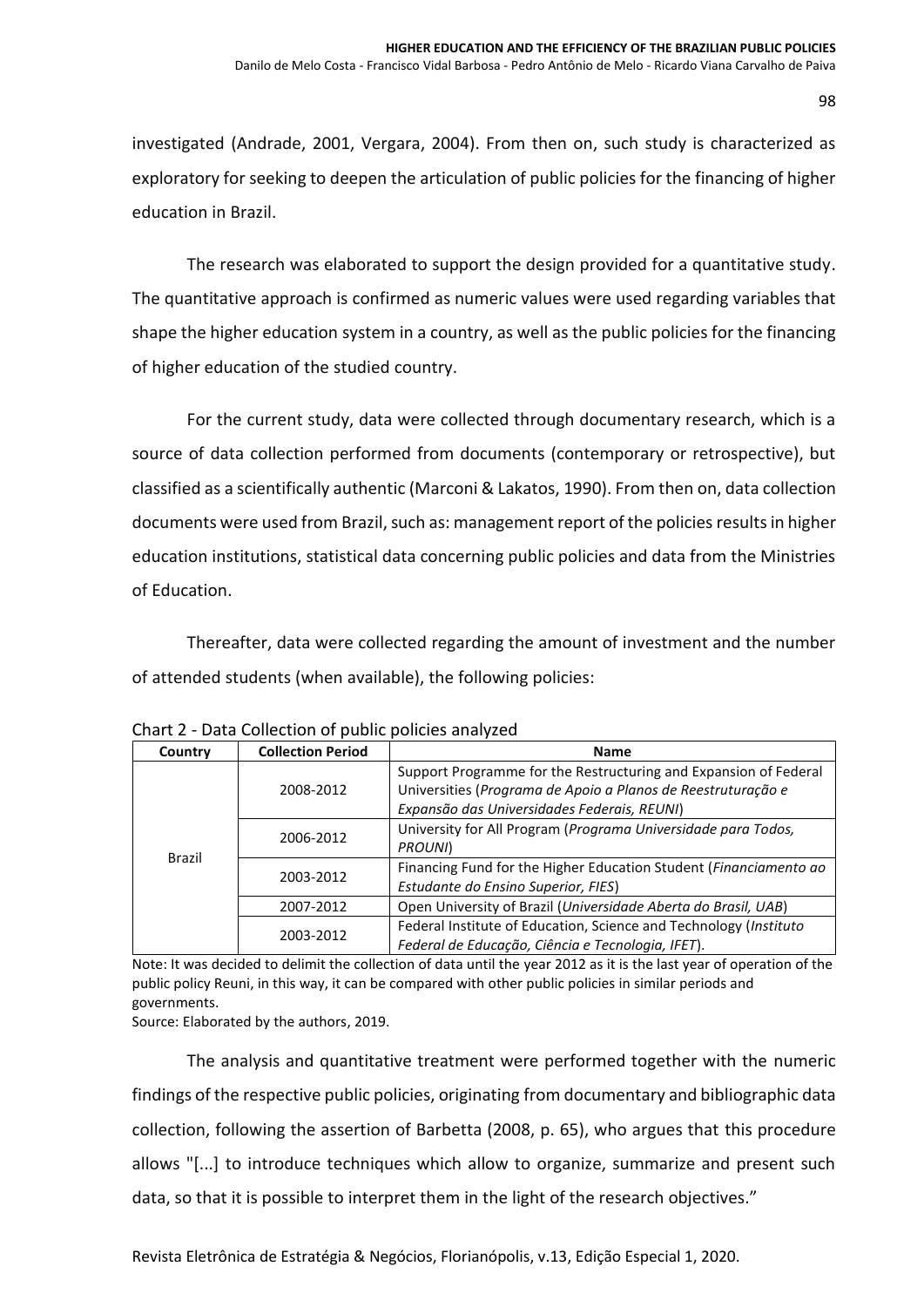After collection and filing the results from 5 public policies selected, the data systematization and standardization were performed. The policies that did not exhibit the annual data evolution could not be analyzed through historical timeline.

The indicators of public policies were presented throughout the period of its existence in tables. To check the growth or decline in each indicator over the period, the compound annual growth rate was used (CAGR). The choice of this equation is given as an alternative to verify the efficacy of the studied public policies, taking as a reference the financial invested contributions (initial and final) as well as the number of attended students (initial and final) over the analyzed years.

The compound rate of annual growth is given by:

$$
CAGR = \left(\frac{Final Value}{Initial Value}\right)^{1/n} - 1
$$

The results allowed to understand the behavior and performance of public policies in function of the years, both in the amount of investments intended for their respective policies, regarding the number of attended students in order to better understand the relationship between these two variables. At the end of each section, a comparative table was presented with the results of all policies of a country, to facilitate the data interpretation and dissemination.

The software used for all quantitative analysis was R version 3.0.3.

### **4 EFFICIENCY OF BRAZILIAN HIGHER EDUCATION PUBLIC POLICIES**

In order to deeply understand public policies for higher education in Brazil, the following were evaluated: the public policies Reuni, Prouni, Fies, Uab and Ifet.

a) Support Programme for the Restructuring and Expansion of Federal Universities (Reuni)

Table 1 lists the amount of investments allocated to Reuni and students who were attended during the policy term: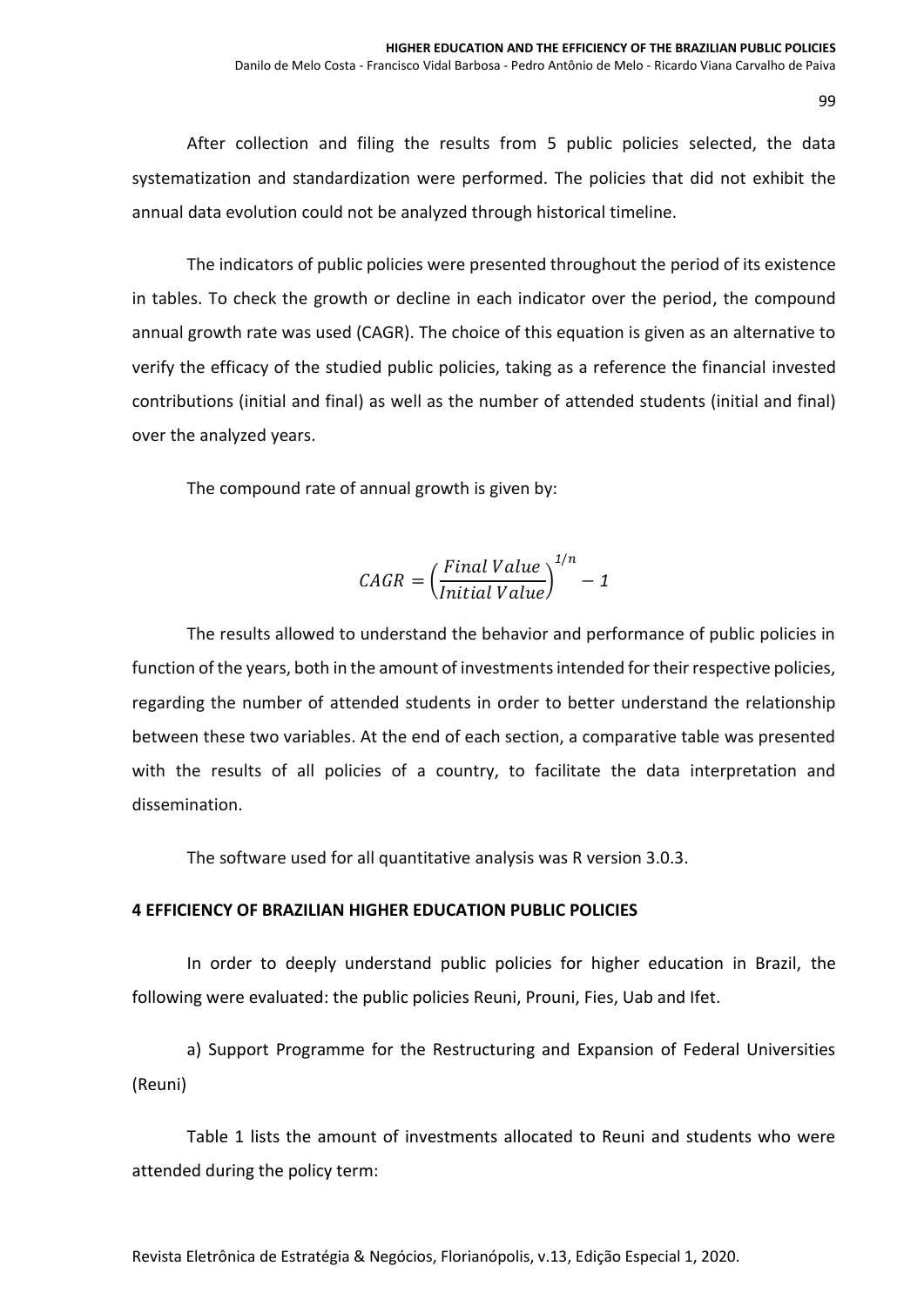| ۰. |              |              |
|----|--------------|--------------|
|    | ł<br>×<br>۰. | ٦<br>×<br>۰. |

|      | <b>REUNI</b>   |                          |
|------|----------------|--------------------------|
| Year | Investment     | <b>Attended Students</b> |
|      | (dollar \$)*   | (Cumulative)             |
| 2003 | N/A            | N/A                      |
| 2004 | N/A            | N/A                      |
| 2005 | N/A            | N/A                      |
| 2006 | N/A            | N/A                      |
| 2007 | N/A            | 139,900                  |
| 2008 | 285,750,410.92 | 150,900                  |
| 2009 | 659,586,125.51 | 187,000                  |
| 2010 | 740,085,135.08 | 222,400                  |
| 2011 | 851,772,242.59 | 235,600                  |
| 2012 | 909,933,830.66 | 243,500                  |

### Table 1 - Reuni, total investments and attended students from 2008 to 2012

Source: Prepared by the authors with data from MEC (2013a) to Investment and MEC (2011) for attended students, 2019.

Note: \*Quote of October 9th, 2014, \$ 1.00 = 2.38 *reais*.

Figure 1 illustrates the development of investment by the number of attended students during Reuni:

Investment - Student Attended



1.000 300 900 students Attended (Thousands) 250 800 Investment (Million) 700 200 600 150 500 400 100 300 200 50 100 0  $\mathbf{0}$ 2008 2009 2010 2011 2012

Source: Prepared by the authors with data from Table 1, 2019.

Reuni began in 2008 and presented in the five evaluated years a total investment of U\$ 3.45 billion, with an average annual growth rate of 33.6%. Over the period 243,500 students were attended, and it was seen an average growth of 12.7% of students attended per year. The average investment per student was U\$ 3,551.79, with an average growth of 1.9% per year.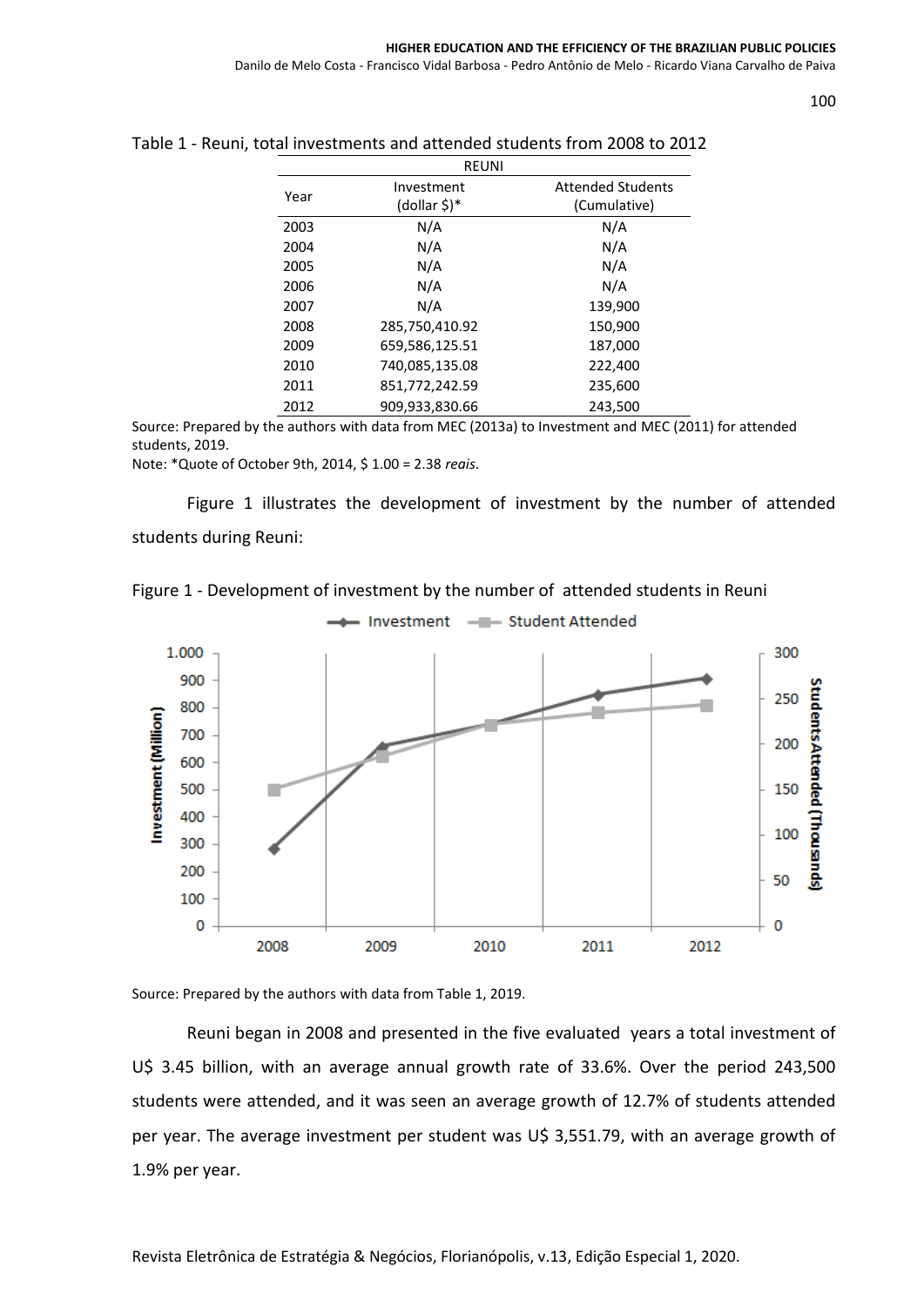## b) University for All Program (Prouni)

Table 2 lists the total amount owed to the tax breaks from the government to private institutions of higher education participants of Prouni, and students who were attended during the study period:

|      | <b>PROUNI</b>               |                          |
|------|-----------------------------|--------------------------|
| Year | Tax waiver<br>(dollar \$) * | <b>Attended Students</b> |
| 2003 | <b>NA</b>                   | <b>NA</b>                |
| 2004 | NA                          | <b>NA</b>                |
| 2005 | NA                          | 112,275                  |
| 2006 | 111,999,338.73              | 138,668                  |
| 2007 | 53,125,429.68               | 163.854                  |
| 2008 | 137,309,106.93              | 225,005                  |
| 2009 | 211,857,311.08              | 247,643                  |
| 2010 | 263,567,782.27              | 241,273                  |
| 2011 | 215,324,877.99              | 254,598                  |
| 2012 | 309,311,760.02              | 284,622                  |

| Table 2 - Prouni, total tax waiver and attended students from 2006 to 2012 |  |  |  |
|----------------------------------------------------------------------------|--|--|--|
|----------------------------------------------------------------------------|--|--|--|

Source: Prepared by the authors with data from Receita Federal (2014) to Investment and MEC (2013b) for attended students, 2019.

Note: \*Quote of October 9, 2014, \$ 1.00 = 2.38 *reais*.

Figure 2 illustrates the evolution of tax expenditures (amount "invested" by the federal government in public policy Prouni) by the number of attended students since its inception until the year 2012:

Figure 2 - Evolution of tax breaks by the number of attended students in Prouni



Source: Prepared by the authors with data from Table 2, 2019.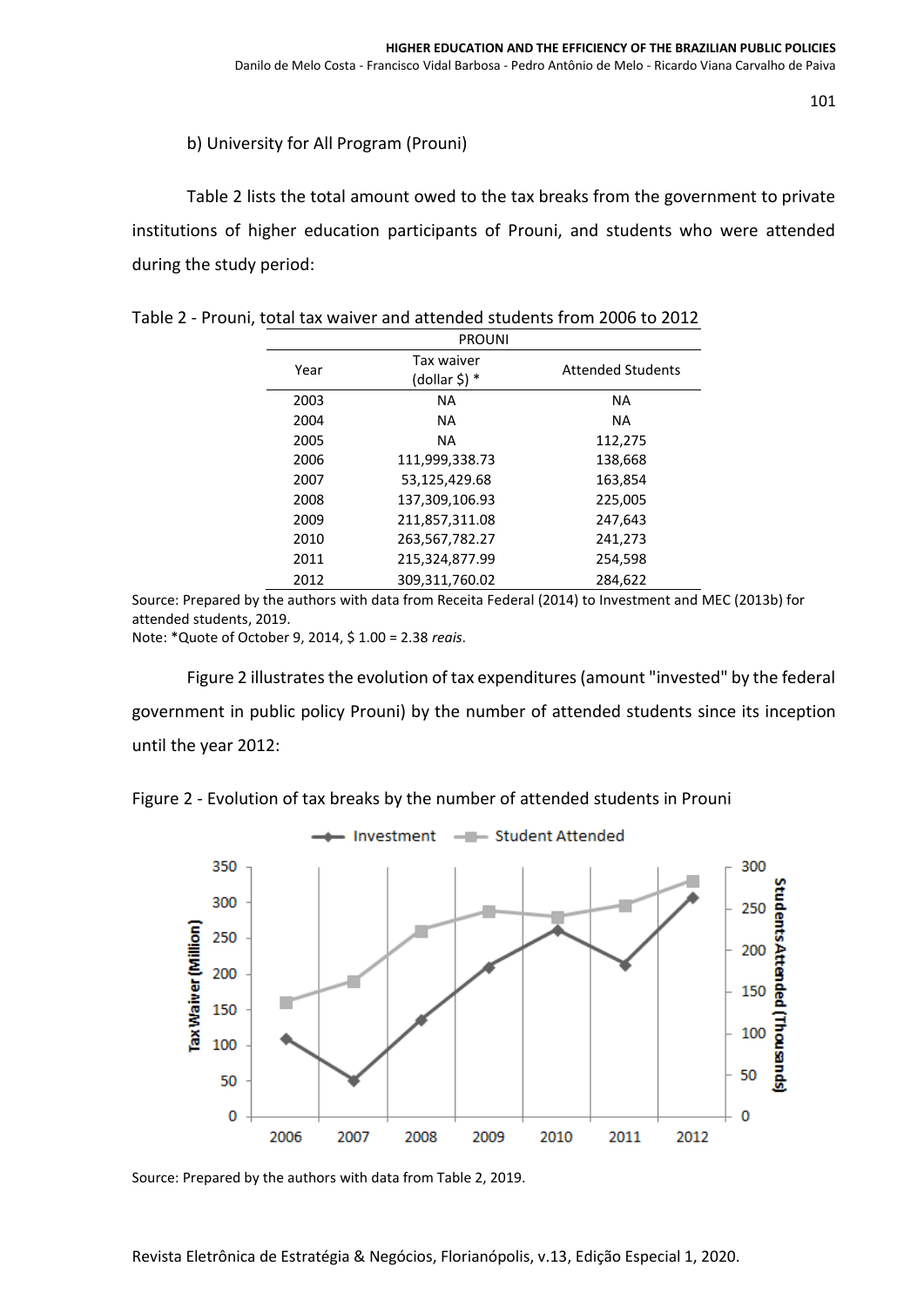Prouni began in 2005, however, the amounts related to tax exemptions were not made available in 2006, then in the seven evaluated years it presented a total investment of U\$ 1.3 billion, with an average annual growth rate of 18.4%. Over the period 1,667,938 students were attended, and it was seen an average growth of 12.7% of attended students per year. The average investment per student was U\$ 803.22, with an average growth of 5.1% per year.

c) Financing Fund for the Higher Education Student (Fies)

Table 3 lists the amount of investments allocated to Fies and students who were attended during the study period:

|      | <b>FIES</b>                 |                          |
|------|-----------------------------|--------------------------|
| Year | Investment<br>$(dollar $)*$ | <b>Attended Students</b> |
| 2003 | 281,114,342.31              | 50,619                   |
| 2004 | 278,164,116.83              | 44,141                   |
| 2005 | 305,137,606.95              | 80,961                   |
| 2006 | 362,456,273.44              | 60,092                   |
| 2007 | 269,313,440.38              | 49,770                   |
| 2008 | 211,794,019.93              | 33,319                   |
| 2009 | 269,734,901.17              | 32,741                   |
| 2010 | 332,954,018.63              | 74,007                   |
| 2011 | 354,027,057.78              | 155,993                  |
| 2012 | 391,958,528.26              | 452,007                  |

Table 3 - Fies, total investments and attended students from 2003 to 2012

Source: Prepared by the authors with data from: Investments, Brasil (2009) for years 2003-2007 and Caixa (2014) for years 2008 to 2012. Students attended, Mec (2011) for years 2003-2010 and Paim (2014) for years 2011 and 2012, 2019.

Note: \*Quote of October, 9th 2014, \$ 1.00 = 2.38 *reais*.

Figure 3 illustrates the development of investment by the number of attended students in Fies during the reporting period:

Figure 3 - Development of investment by the number of attended students by FIES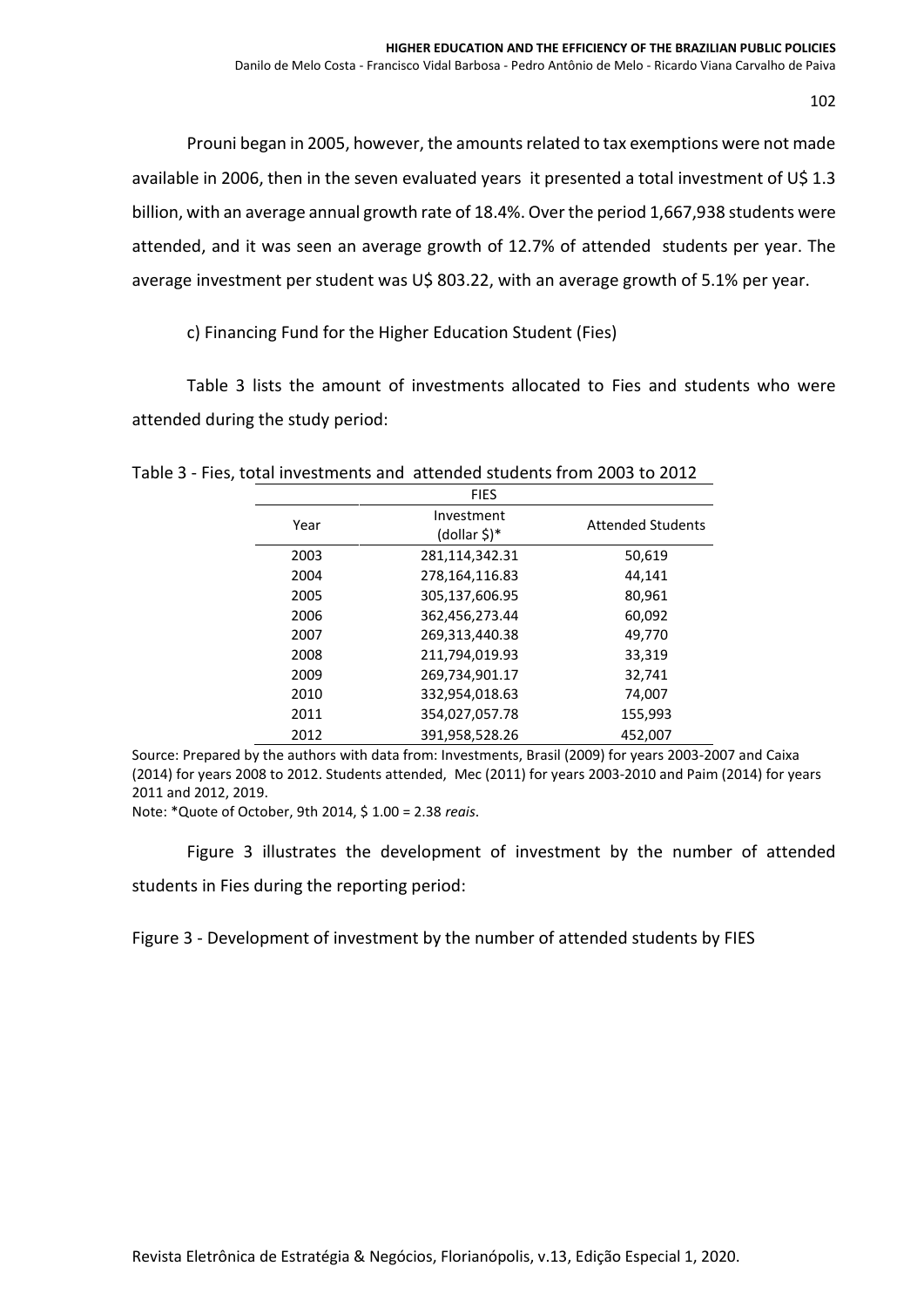

Source: Prepared by the authors with data from Table 3, 2019.

FIES was analyzed since 2003 and in 10 years of evaluation showed a total investment of U\$ 3.05 billion, with an average annual growth rate of 3.8%. Over the period 1,033,650 students were attended, and it was seen an average growth of 27.5% of attended students per year. The average investment per student was U\$ 4,929.77, and this value has decreased on average 18.6% per year. It is worth mentioning the large growth in the number of attended students in the years 2011 and 2012, driven by changes in program rules and the expansion of student loans from the government.

d) Open University of Brazil (Uab)

Table 4 lists the amount of investments intended for UAB since its creation, as well as students who were attended during the study period:

|      | <b>UAB</b>                 |                          |
|------|----------------------------|--------------------------|
| Year | Investment<br>(dollar \$)* | <b>Attended Students</b> |
| 2003 | N/A                        | N/A                      |
| 2004 | N/A                        | N/A                      |
| 2005 | N/A                        | N/A                      |
| 2006 | 10,957,980.36              | N/A                      |
| 2007 | 70,383,950.77              | 6,659                    |
| 2008 | 113,794,771.44             | 32,836                   |
| 2009 | 153,348,750.24             | 77,386                   |
| 2010 | 199,501,926.96             | 143,008                  |
| 2011 | 225,497,909.28             | 207,035                  |
| 2012 | 196,176,125.04             | 268,028                  |

| Table 4 - UAB, total investments and attended students from 2007 to 2012 |  |  |
|--------------------------------------------------------------------------|--|--|
|--------------------------------------------------------------------------|--|--|

Revista Eletrônica de Estratégia & Negócios, Florianópolis, v.13, Edição Especial 1, 2020.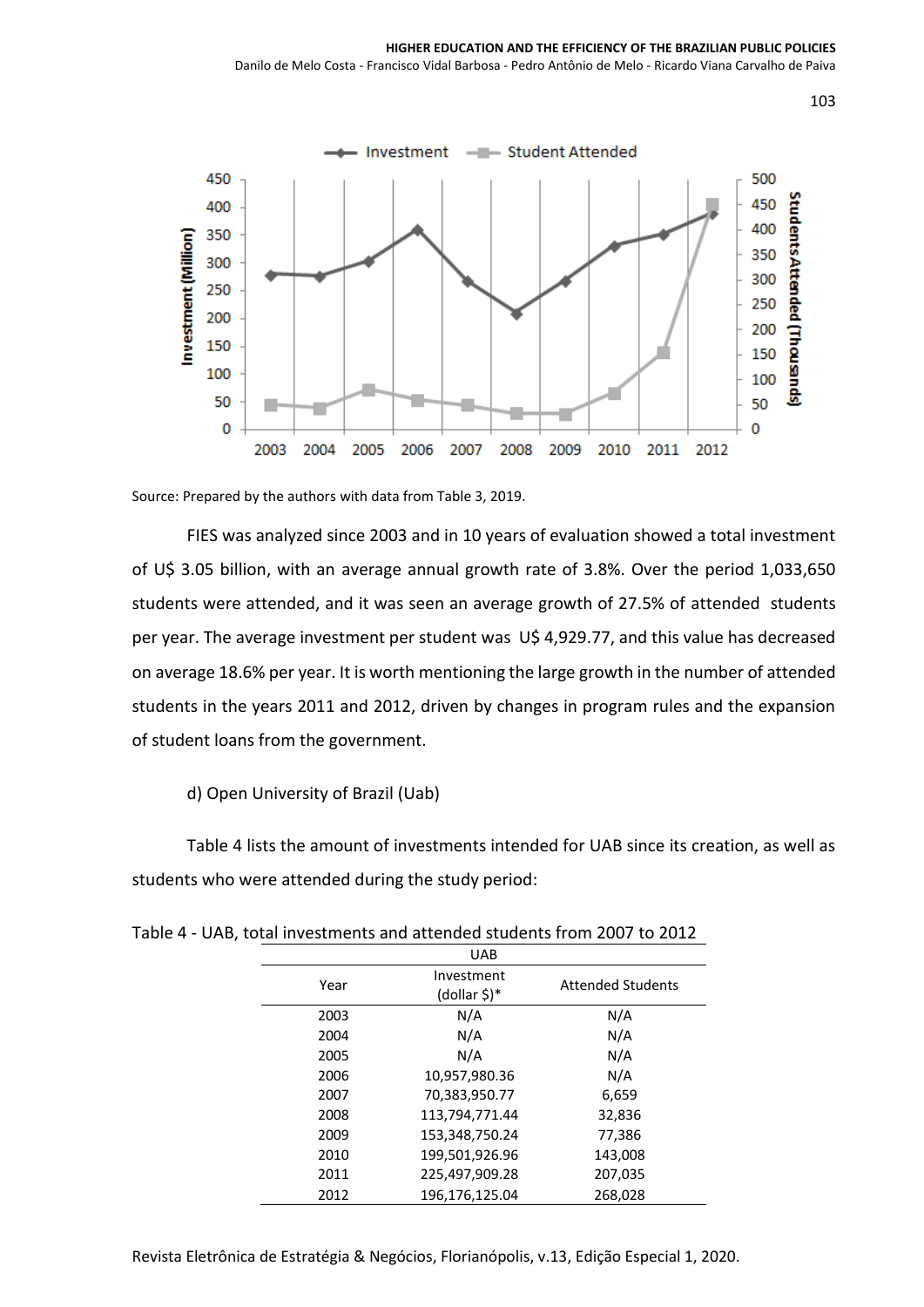Source: Prepared by the authors with data from: Investments for years 2006 and 2007 – MEC (2010c) for years 2008 to 2012, primary data from Capes, according to the request in the Electronic System of Citizen Information Services under the protocol number: 23480.012047/2014-70. Attended Students, Mec (2014a), 2019. Note: \*Quote of October 9th , 2014, \$ 1.00 = 2.38 *reais*.

Figure 4 illustrates the development of investment by the number of attended students in Uab between 2007 and 2012:





Source: Prepared by the authors with data from Table 4, 2019.

UAB was analyzed since 2007 and in six years had assessed a total investment of U\$ 958.7 million, with an average annual growth rate of 22.8%. Over the period 734,952 students were attended, and it was seen an average growth of 109.4% of attended students per year. The average investment per student was U\$ 3,205.51, and this value has decreased on average of 41.4% per year.

e) Federal Institute of Education, Science and Technology (Ifet)

Table 5 lists the amount of investments allocated to the federal technical network (responsible for IFETs), as well as students who were attended during the analysis period:

Table 5 - Federal Technical Network and IFETs, total investments and attended students from 2003 to 2012

Revista Eletrônica de Estratégia & Negócios, Florianópolis, v.13, Edição Especial 1, 2020.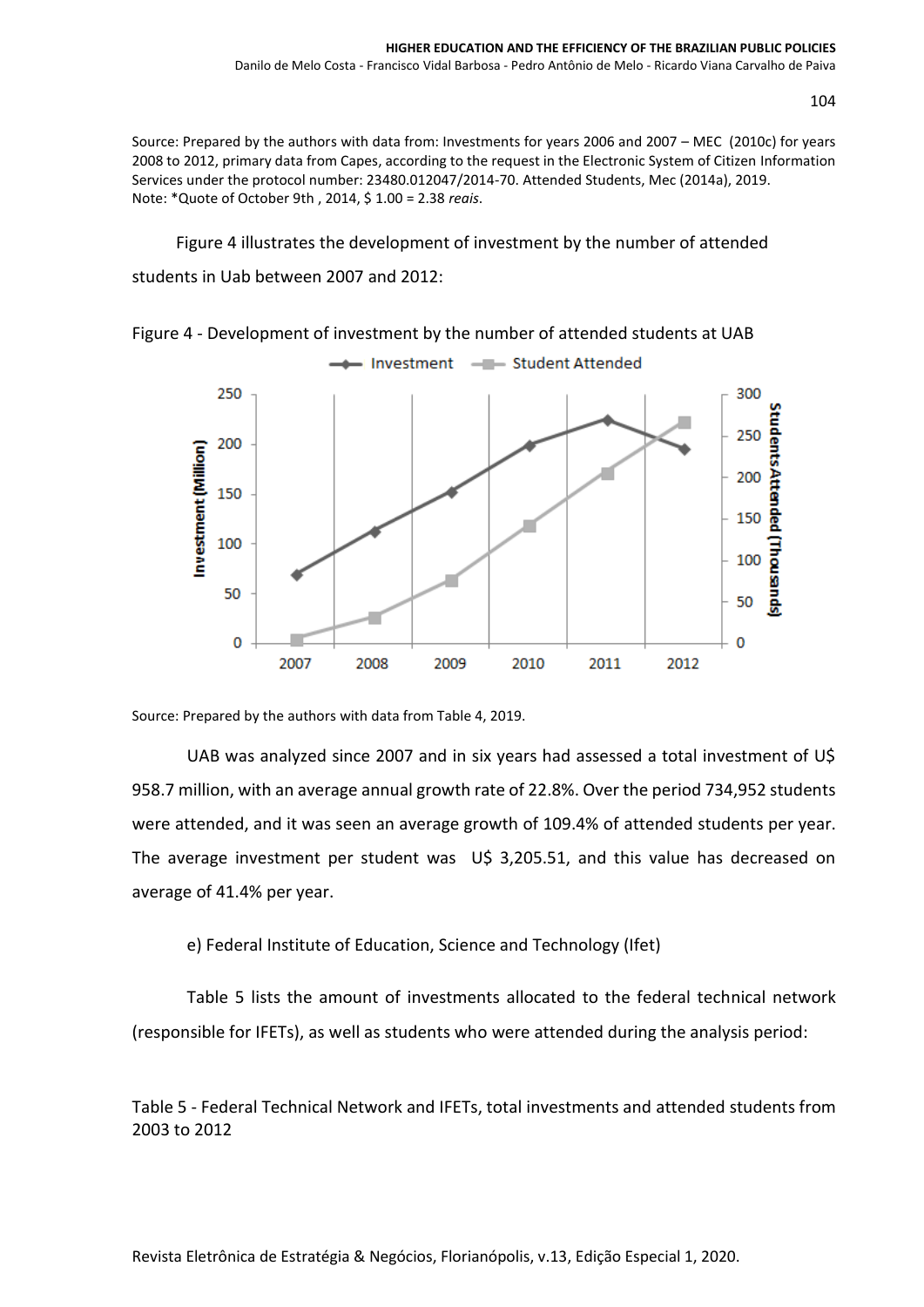#### **HIGHER EDUCATION AND THE EFFICIENCY OF THE BRAZILIAN PUBLIC POLICIES**

Danilo de Melo Costa - Francisco Vidal Barbosa - Pedro Antônio de Melo - Ricardo Viana Carvalho de Paiva

|      |                  | Net Federal Technical and IFETs |
|------|------------------|---------------------------------|
| Year | Investment       | <b>Attended Students</b><br>∗   |
|      | (dollar \$)*     | (cumulative)                    |
| 2003 | 421,460,783.07   | 264,400                         |
| 2004 | 505,752,939.69   | 283,400                         |
| 2005 | 590,045,096.30   | 295,300                         |
| 2006 | 590,045,096.30   | 336,600                         |
| 2007 | 716,483,331.23   | 393,000                         |
| 2008 | 1,028,953,315.63 | 479,200                         |
| 2009 | 1,321,286,177.35 | 537,600                         |
| 2010 | 2,051,822,591.56 | 595,800                         |
| 2011 | 2,588,677,437.52 | 613,485                         |
| 2012 | 2,829,612,917.77 | 734,653                         |
|      |                  |                                 |

Source: Prepared by the authors with data from: Investments, for years 2003-2007 - Setec (2010) for years 2008 to 2012 - Setec (2012). Attended Students , for years 2003-2010 - Mec (2011), for years 2011 and 2012 - Setec (2013), 2019.

\* Note: Quotation of October 9th, 2014, \$ 1.00 = 2.38 *reais*.

\*\* Note: As there is no official disclosure only of the enrollment in higher education courses, students are included of vocational technical courses.

Figure 5 illustrates the development of investment by the number of attended students in the federal technical network and IFETs between 2003 and 2012:

Figure 5 - Development of investment by the number of attended students in the federal technical network and IFETs



Source: Prepared by the authors with data from Table 5, 2019.

The federal technical network and IFETs have been analyzed since 2003 (noting that the rearrangement of the federal technical network for IFETs establishment occurred only in 2007) and in the 10 years of evaluation showed a total investment of U\$ 12.6 billion, with rate average annual growth of 23.6%. Over the period 734,653 students were attended, and it was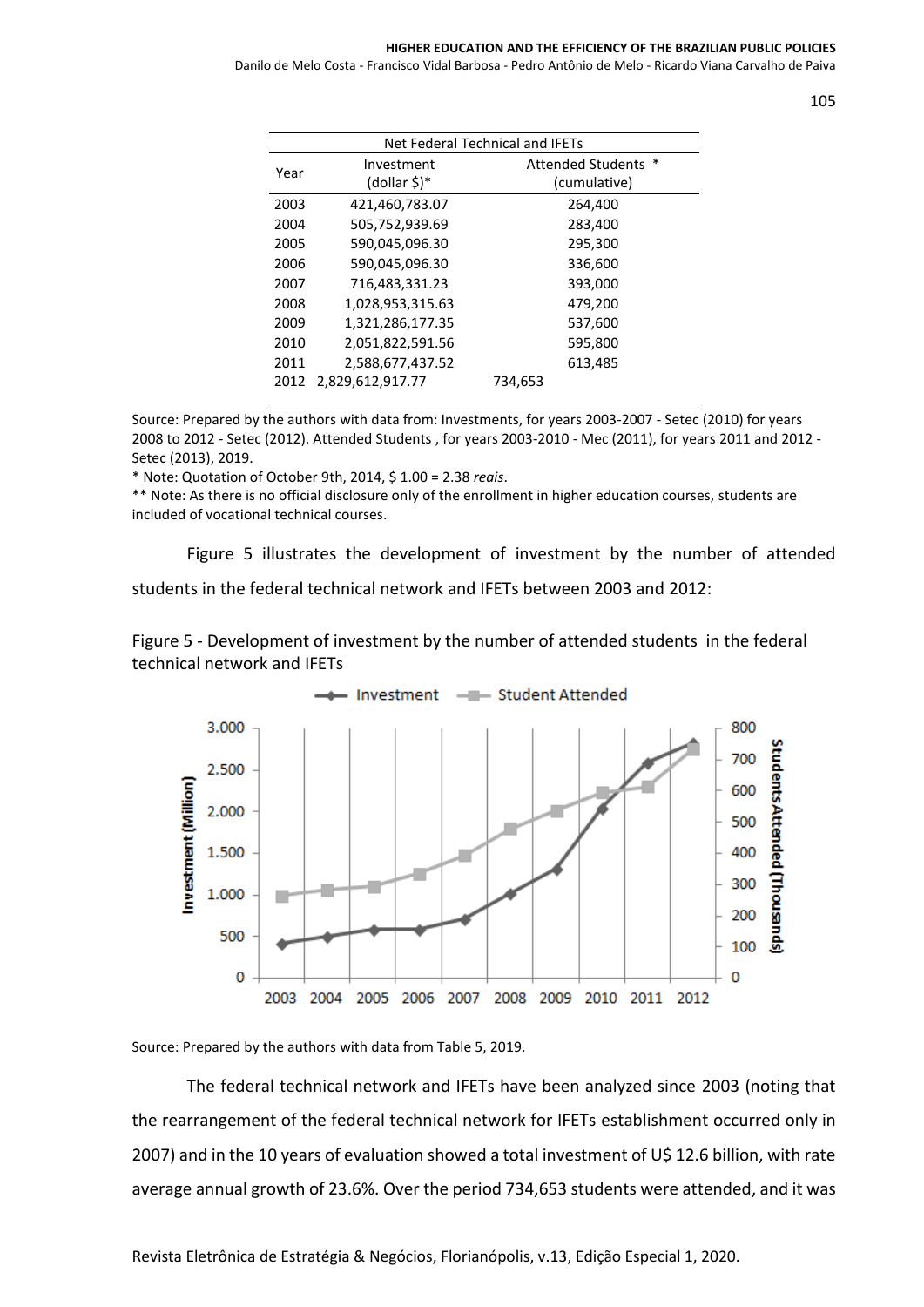seen an average growth of 12% of attended students per year. The average investment per student was U\$ 2,507.29, and this value increased on average by 10.3% per year. It can be noticed a big leap in the number of attended students from 2007, showing the expansion occurred after the technical schools rearrangement and also from the CEFETs to IFETs.

### 4.1 COMPARATIVE PERFORMANCE: BRAZIL PUBLIC POLICIES

Once a specific analysis was performed on the main public policies for higher education in Brazil, the aim now is to understand the performance of the analyzed comparatively policies, in order to facilitate the data interpretation and spread.

Table 6 presents the evaluation of investment and the attended students in the public policies analyzed in Brazil:

243,500 1,667,938 1,033,650 734,952 734,653

|             | Table o - Comparative performance or public policies in Brazil |              |               |             |            |              |
|-------------|----------------------------------------------------------------|--------------|---------------|-------------|------------|--------------|
|             |                                                                | <b>REUNI</b> | <b>PROUNI</b> | <b>FIES</b> | <b>UAB</b> | <b>IFETS</b> |
| Period      | Number of years                                                |              |               | 10          |            | 10           |
|             | Initial year                                                   | 2008         | 2006          | 2003        | 2007       | 2003         |
| Invest.     | Total in period (millions)                                     | 3.447.12     | 1.302.49      | 3,056.65    | 958.70     | 12,644.13    |
| (\$ dollar) | Annual average grown rate                                      | 33.6%        | 18.4%         | 3.8%        | 22.8%      | 23.6%        |

Table 6 - Comparative performance of public policies in Brazil

Att. Students Total in period

Source: Prepared by the authors, 2019.

.

student

composition and in objective, therefore, they should be evaluated with some caution. However, it is possible to make inferences based on the data shown in Table 6, such as: a) disregarding IFETs because they also attend students from vocational technical

Annual average grown rate 12.7% 12.7% 27.5% 109.4% 12.0%

Annual average grown rate 1.9% 5.1% -18.6% -41.4% 10.3%

It is important to note that the analyzed public policies have different focuses, both in

Invest. per Average in period 3,551.79 803.22 4,929.77 3,205.51 2,507.29

courses, Reuni was the policy that received the highest amount of investment, exceeding to \$ 3 billion. In addition, the relate policy had the highest average annual growth rate in relation to incoming investment, which shows a real attempt by the government to seek an expansion and restructuring of federal universities. This performance made many researchers protect the creation of a Reuni II (Costa, Costa & Barbosa, 2013);

b) Prouni is the policy that has the lowest student/cost to something around \$ 800 per year. The student/cost tends to diminish as more students enter the program, because the tax exemption value does not change significantly every year and the institutions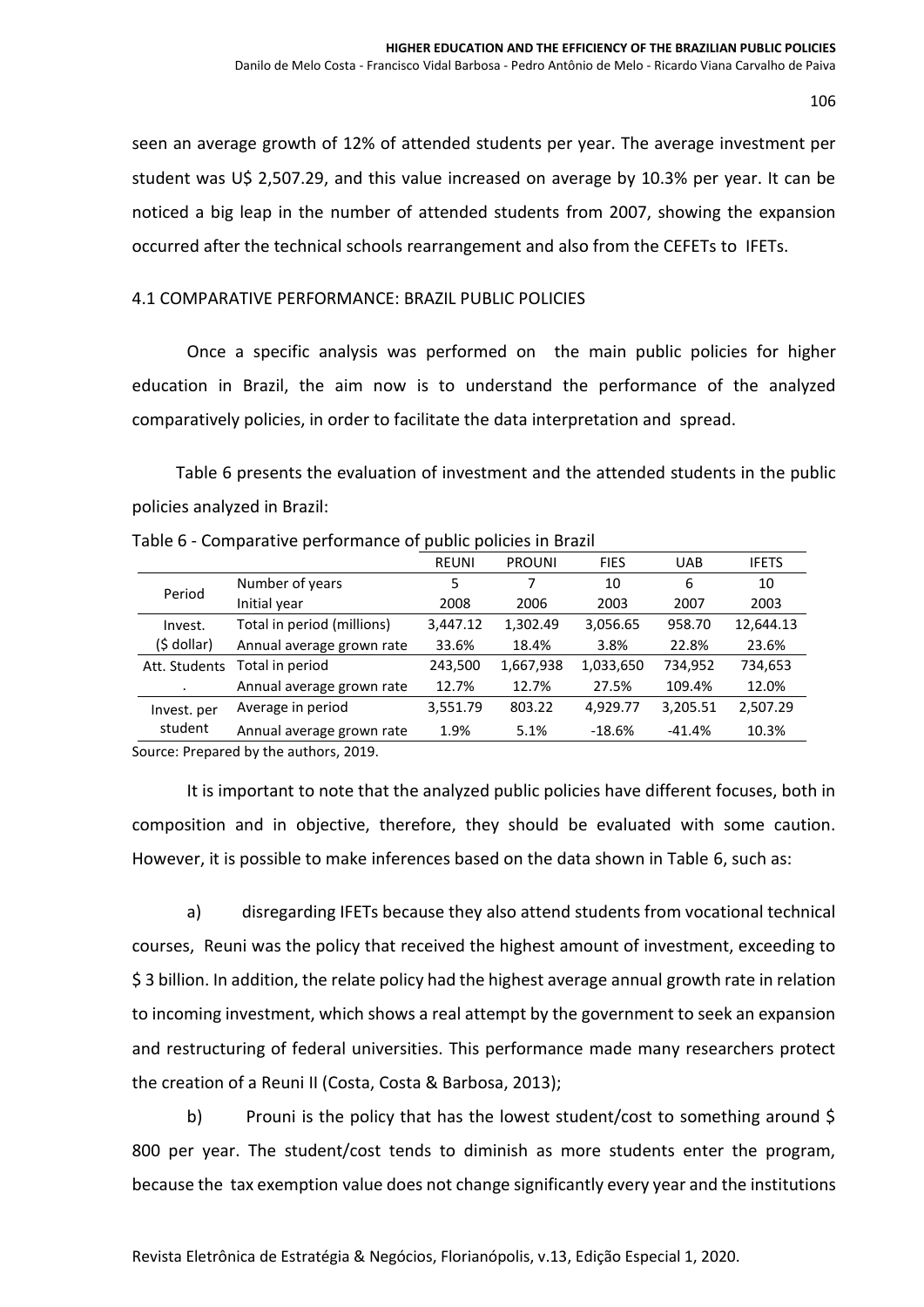end up increasing the number of scholarships offered every year;

c) Fies, on the other hand, stands out as the public policy that has the highest student/cost, however, what is spent by the federal government is repaid in the future by the student who obtained the financing. It is worth noting that the average annual growth rate of the student/cost, being significant, is negative (-18.6%), showing a certain optimization of the government as the number of included students was increased, but had a small growth rate in the investment of only 3.8%;

d) Uab has an average annual growth rate of extremely significant number of attended students, of 109.4%. This indicator suggests that education at distance has gained ground on the national stage, however, is the one that still faces more evasion problems, a challenge to be resolved by the federal government. It is worth mentioning that, just as FIES, Uab also presents a significant average rate of negative growth compared to the student/cost, which shows that the base structure for the policy operation is already assembled, and as number of students is increased (considering that at distance there are no physical infrastructure barriers), the cost per student is lowered as well;

e) IFETs have the largest investment among all policies, over \$12 billion, however, they also provide services to professional technical course studentss. However, it is interesting to note that, from the reorganization of the federal technical network for establishment of IFETs in 2007, the average growth rate in the students number was significant, reinforcing the important role played by this policy for the federal network expansion .

### **5 FINAL THOUGHTS**

The public policies analysisfor higher education in Brasil was based on five policies that include the four dimensions of Brazilian higher education: public in-class education, distance public education, public technological and vocational education and private education (inclass and distance).

For public distance education, the results of Uab public policy were presented. Quantitative analysis of the data showed that this is a form of education that has expanded in recent years by the amazing average rate of growth in the number of students of 109.4%. However, this value may be faced with high dropout rates in the system, since the culture of distance education was not established in Brazil yet. The fact of being a totally free education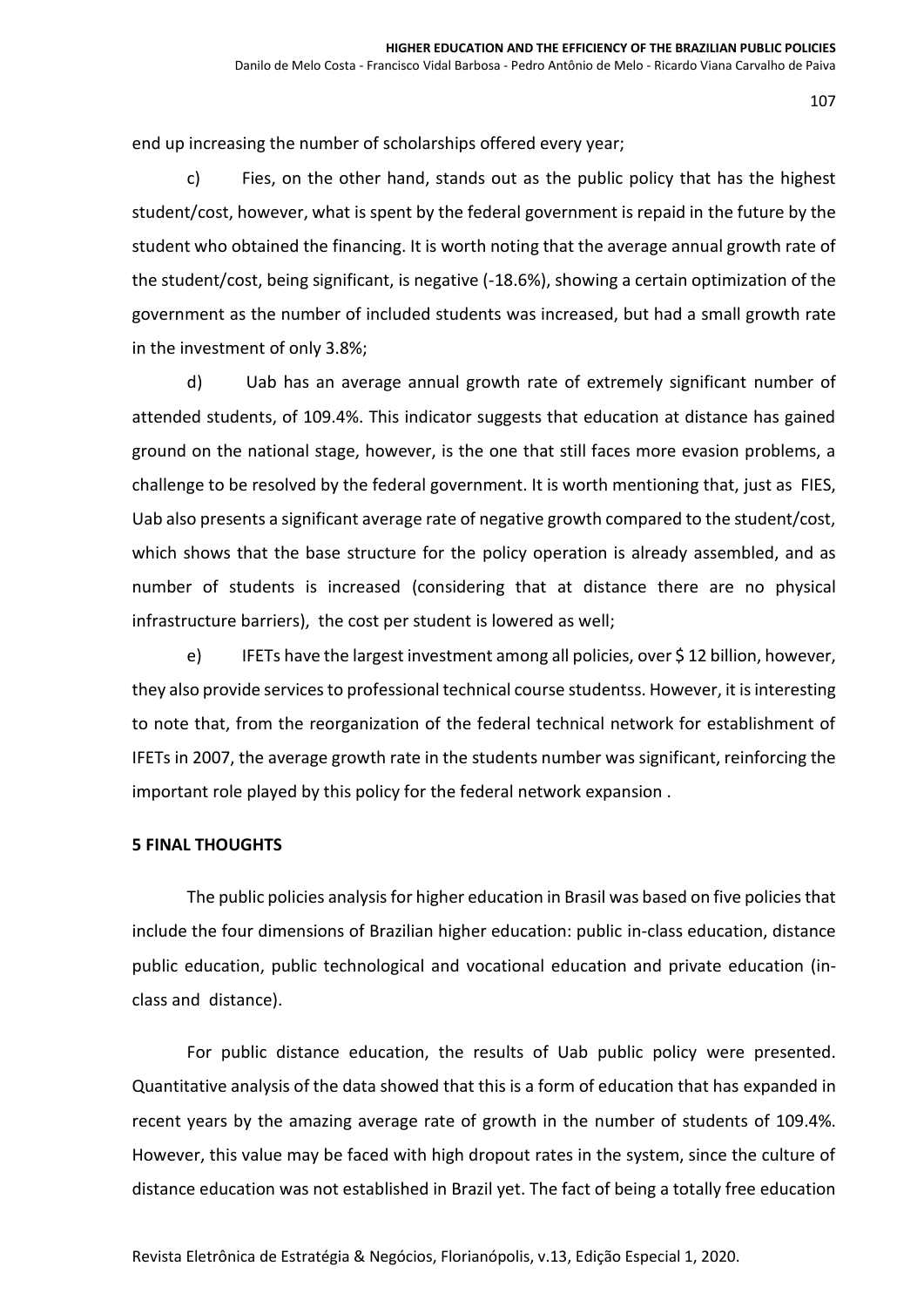also motivates some individuals to start the course, but due to not being effectively engaged, they give up easily. Mitigating these problems will be the biggest country challenge in this type of education.

For technological public higher education, through IFETs, it became clear that the government has given considerable attention by the volume of funds invested in this period. The average annual growth rate in investments was 23.6%, something relatively high compared with other public policies. Aware of the importance of this education level as it aims to form manpower focused on the country needs, still sees some uncertainty about the role played by these institutions in that system, which is sometimes confused with the federal universities, and other opportunities with technical schools. A better definition of its identity is the challenge to be overcome by the Brazilian government in the coming years.

For private higher education (in-class and distance), Prouni policies were analyzed (student receives and does not need to give back to government) and Fies (student receives and must give back to government). Both policies have shown efficient in the analyzed period , highlighting Prouni, which presented that a student has the average cost value of 803.22 dollars per year, significantly low compared with other policies. Interestingly, Fies was the policy that showed the highest student/cost, 4,929.77 dollars, but two aspects should be considered: i) This value has shown an average annual decrease of -18.6%; and ii) The funds invested by the state are received back.

Still regarding Fies and Prouni, it is important to note that of all the policies available, these are to promote assistance to the greatest number of students. Together they serve more than 2 million and 700 thousand students, which amount to almost 40% of all students in the system. The biggest challenges in this case are associated with the education quality that is provided, since it there is not such an effective control of the private network. Although the country has advanced in this direction through the National Commission for the Evaluation of Higher Education (CONAES), this is still the biggest challenge upon applying public resources on the private network, a situation being faced by the governments in the coming years.

Regarding public presential higher education, particularly the federal universities, the studied policy was Reuni, which operated between the years 2008 to 2012. The Reuni's results accredited it as an efficient public policy and brought real results for the federal network. In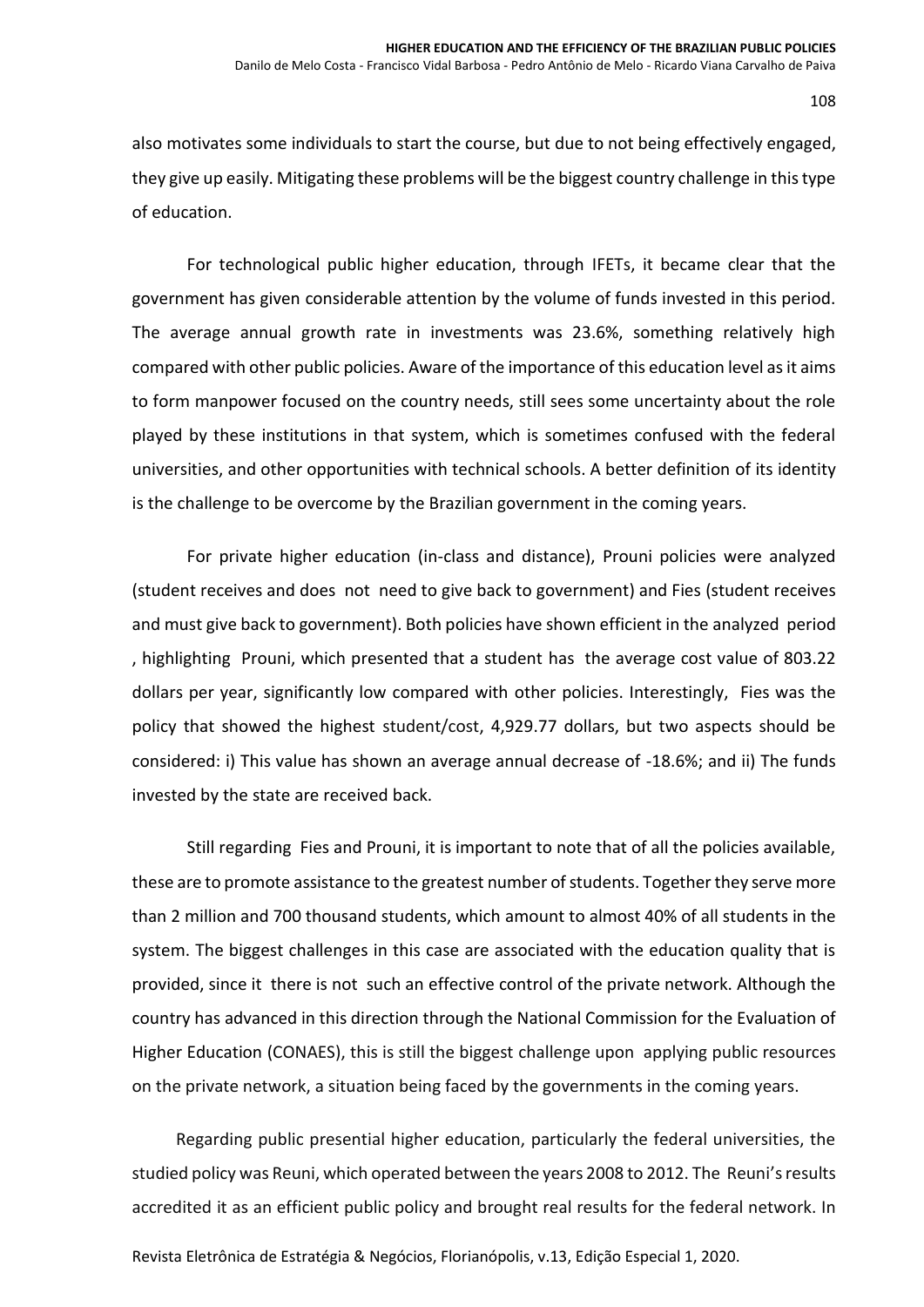addition to promoting a significant expansion in access, with an average growth rate of the number of students of 12.7%, Reuni was also responsible for bringing the system effectiveness, correcting deviations in the number of students per professor, expanding the offer of evening courses and internalizing universities and campuses. However, the biggest problem observed was no continuity of the policy, something that is basic, especially to achieve the goal of increasing the supply of the public sector from 25% to 40%, which suggests a long way to go.

Chart 3 - Summary of the main reflections observed in the quantitative analysis of public policies

| <b>Policies</b> | <b>Main reflexes</b>                                                                                                                                                                            |
|-----------------|-------------------------------------------------------------------------------------------------------------------------------------------------------------------------------------------------|
| Uab             | It is a form of education that has expanded in recent years by the amazing average<br>rate of growth in the number of students of 109.4%, but still faces high dropout rates.                   |
| <b>IFETs</b>    | The average annual growth rate in investments was 23.6%, something relatively high<br>compared with other public policies.                                                                      |
| Prouni/Fies     | Both policies have shown efficient in the analyzed period in relation to the<br>student/cost.                                                                                                   |
| Reuni           | Effectiveness brought to the system by correcting deviations in the number of<br>students per professor, expanding the offer of evening courses and internalizing<br>universities and campuses. |

Source: Prepared by the authors, 2019.

To conclude, the joint evaluations of the results of all policies showed some possibilities to stimulate the advancement of Brazilian higher education, promoting adjustments to finally democratize higher education in the country.

# **REFERENCES**

ANDRADE, M. M. **Como Preparar Trabalhos para Cursos de Pós-Graduação**. 4th. ed. São Paulo: Atlas, 2001.

ANDRÉS, A. **O Programa Universidade para Todos (ProUni).** Consultoria Legislativa Câmara dos Deputados. Brasília, 2008.

ARMIJOS PALÁCIOS, G*.* Reuni: à hora dos deserdados*.* **Jornal Opção On-Line**, de 07 a 13 de Outubro de 2007. 2007. Goiânia. Available in <http://www.jornalopcao.com.br/index.asp? secao=Ideias&subsecao=Colunas&idjornal=258>. Retrieved in February 25, 2013.

BARBETTA, P. A. **Estatística aplicada às ciências sociais**. 7th. ed. Rev. Florianópolis, SC: Editora da UFSC, 2008.

BRASIL. **Lei nº 11.096, de 13 Janeiro de 2005**. Institui o Programa Universidade para Todos – PROUNI, regula a atuação de entidades beneficentes de assistência social no ensino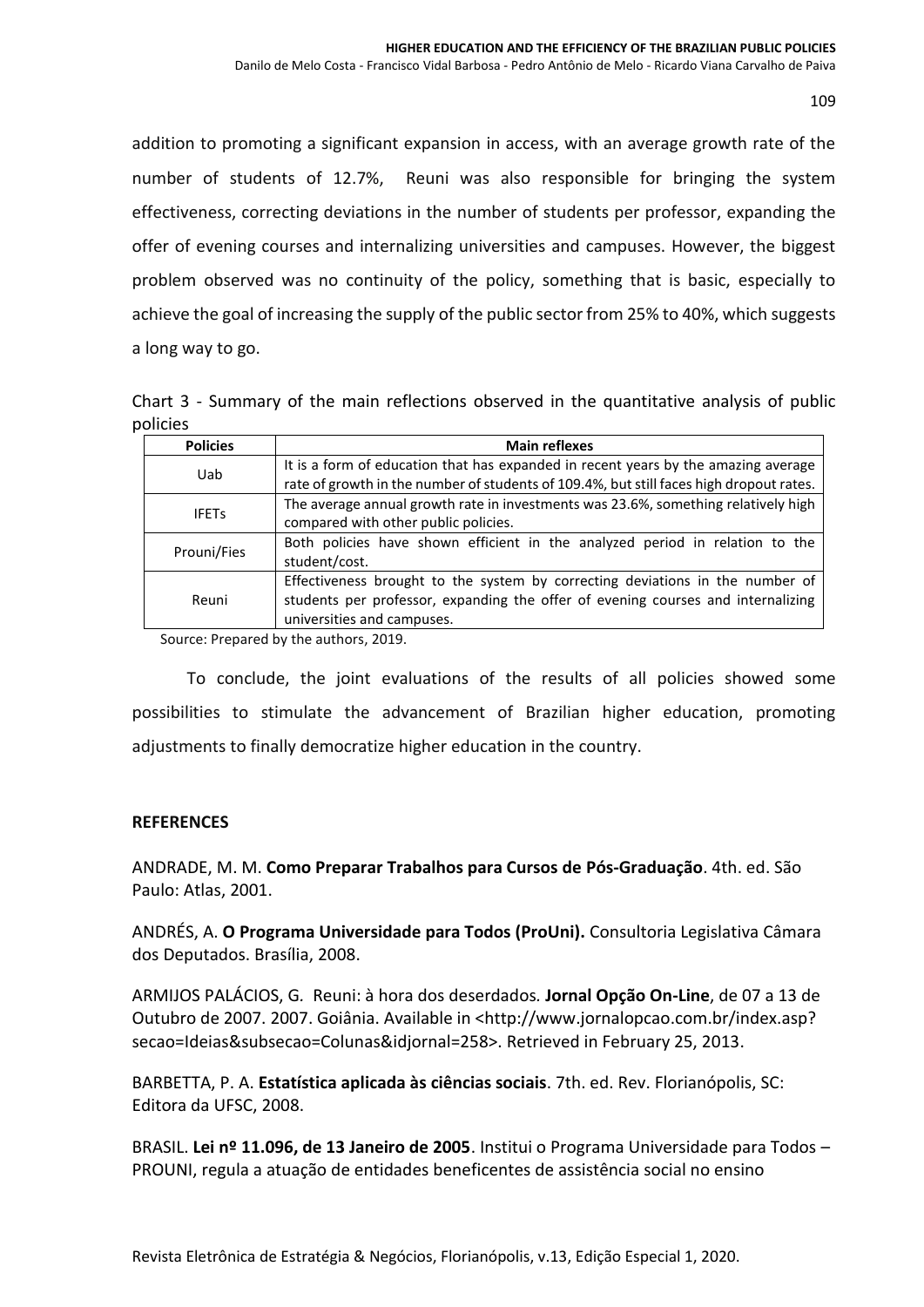superior, altera a Lei nº 10.981, de 9 de julho de 2004, e dá outras providências. Diário Oficial da União. Brasília, 2015a.

BRASIL. **Decreto n.º 5.622, de 19 de dezembro de 2005**. Regulamenta o artigo 80 da Lei n. 9394/96. Diário Oficial da União. Brasília, 2005b.

BRASIL. **Decreto nº 6.096, de 24 de abril de 2007**. Institui o Programa de Apoio a Planos de Reestruturação e Expansão das Universidades Federais: REUNI. Diário Oficial da União. Brasília, 2007a.

BRASIL. **Decreto nº 6.095 de 24 de abril de 2007.** Estabelece diretrizes para o processo de integração de instituições federais de educação tecnológica, para fins de constituição dos Institutos Federais de Educação, Ciência e Tecnologia - IFET, no âmbito da Rede Federal de Educação Tecnológica. Diário Oficial da União. Brasília, 2007b.

BRASIL. **Lei nº 11.892, de 29 de dezembro de 2008**. Institui a Rede Federal de Educação Profissional, Científica e Tecnológica, cria os Institutos Federais de Educação, Ciência e Tecnologia, e dá outras providências. Diário oficial da União. Brasília, 2008.

BRASIL.Tribunal de Contas da União (TCU). **Auditoria operacional no Programa Universidade para Todos (ProUni) e no Fundo de Financiamento ao Estudante do Ensino Superior (FIES).** Relator Ministro José Jorge. Brasília, 2009.

BRASIL. **Lei n° 12.202, de 14 de Janeiro de 2010**. Altera a Lei n° 10.260, de 12 de Julho de 2001, que dispõe sobre o Fundo de Financiamento ao Estudante do Ensino Superior - FIES e da outras providencias. Diário Oficial da União. Brasília, 14, 2010.

CAIXA. **Repasses ao Fundo de Investimento do Estudante Superior - FIES**. Caixa Econômica Federal. Brasília, Brasil. Available in:

<http://www1.caixa.gov.br/loterias/repasses\_sociais/valores\_repassados.asp>. Retrieved in September 28, 2014.

CANUTO, V. R. A. **Políticos e Educadores:** a organização do ensino superior no Brasil. Petrópolis: Editora Vozes, 1987.

CARVALHO, C. H. A. O PROUNI no governo Lula e o jogo político em torno do acesso ao ensino superior. **Educação & Sociedade**, *27*(96), 979-1000, 2006.

CARVALHO, C.H.A., & LOPREATO, F.L.C. Finanças públicas, renúncia fiscal e o PROUNI no governo Lula. **Impulso,** Piracicaba, v. 16, n. 40, p. 93-104, 2005.

CATANI, A. M., HEY, A. P., & GILIOLI, R. PROUNI: democratização do acesso às Instituições de Ensino Superior? **Educar em Revista,** (28), 125-140, 2006. [https://dx.doi.org/10.1590/S0104-](https://dx.doi.org/10.1590/S0104-40602006000200009) [40602006000200009](https://dx.doi.org/10.1590/S0104-40602006000200009)

COELHO, M. L. Reflexões sobre a expansão universitária através dos programas UAB e REUNI, no uso da modalidade educacional à distância. XV CONGRESSO INTERNACIONAL ABED DE EDUCAÇÃO À DISTÂNCIA, **Anais...** Fortaleza, CE, Brasil, 27, 2009.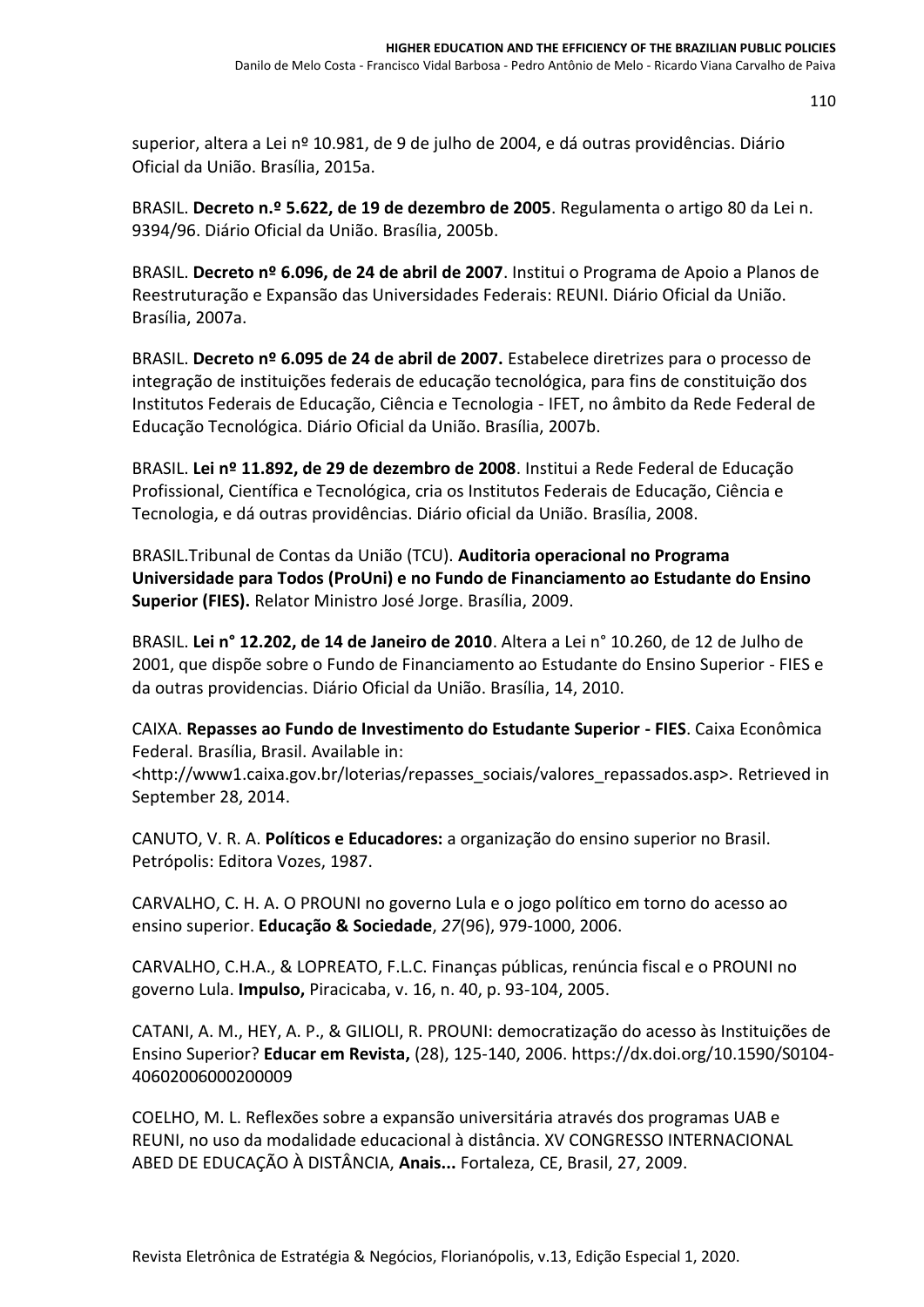CORBUCci, P. R. Financiamento e democratização do acesso à educação superior no Brasil: da deserção do Estado ao projeto de reforma. *Educação & Sociedade*, 25(88), 677-701, 2004. <https://dx.doi.org/10.1590/S0101-73302004000300003>

CORTINA, R. Formam-se empreendedores. **@prender Virtual**, São Paulo, v. 4, n. 2, p. 36 – 55, 2004.

COSTA, C. J. Modelos de Educação Superior a Distância e implementação da Universidade Aberta do Brasil. **Revista Brasileira de Informática na Educação**, v. 15, p. 09-16, 2007. Disponible: <http://dx.doi.org/10.5753/rbie.2007.15.2.%25p>.

COSTA, D. M., COSTA, A. M., & BARBOSA, F. V. Financiamento Público e Expansão da Educação Superior Federal no Brasil: o Reuni e as Perspectivas para o Reuni 2. **Revista Gestão Universitária na América Latina - GUAL**, Florianópolis, v. 6, p. 106-127, 2013. <https://doi.org/10.5007/1983-4535.2013v6n1p106>

DOURADO, L. F. Políticas e gestão da educação superior a distância: novos marcos regulatórios? **Educação & Sociedade**, 29(104), 891-917, 2008. <https://dx.doi.org/10.1590/S0101-73302008000300012>

DUARTE, D. Crédito Educativo. **Revista do Centro de Estudos Judiciários** (CEJ), Brasília, nº 26, p. 5-9, 2004.

FRANCO, L. R., & Pires, L. L. A. A formação de professores em CEFETs: analisando a Licenciatura em Física. XVIII SIMPÓSIO NACIONAL DE ENSINO DE FÍSICA. **Anais...** SBF: Vitória, Espírito Santo, Brasil. 26, 2009.

FREITAS, H. C. L. A (nova) política de formação de professores: a prioridade postergada. **Educação & Sociedade,** 28(100), 1203-1230, 2007. [https://dx.doi.org/10.1590/S0101-](https://dx.doi.org/10.1590/S0101-73302007000300026) [73302007000300026](https://dx.doi.org/10.1590/S0101-73302007000300026)

LÉDa, D. B., & MANCEBO, D. REUNI: heteronomia e precarização da universidade e do trabalho docente. **Revista Educação e Realidade**, Porto Alegre, n. 34, p. 49-64, 2009.

LEMGRUBER, M. S. Educação à distância: para além dos caixas eletrônicos. **Revista Sinpro-Rio**, Rio de Janeiro, v. 02, p. 42-49, 2008.

LIMA, L., AZEVEDO, M. L., & CATANI, A. M. O processo de Bolonha, a avaliação da educação superior e algumas considerações sobre a Universidade Nova. Avaliação: **Revista da Avaliação da Educação Superior** *(Campinas)*, 13(1), 7-36, 2008. [https://dx.doi.org/10.1590/S1414-40772008000100002.](https://dx.doi.org/10.1590/S1414-40772008000100002)

MARCONI, M. A., & LAKATOS, E. M. **Técnicas de Pesquisa.** 2nd. ed. São Paulo: Editora Atlas, 1990.

MAIA, F. B., & DANTAS, L. S. T., & SCHNEIDER, H. N. A Universidade Aberta do Brasil (UAB) e a formação superior a distância: potencialidades e ameaças no cenário do Estado de Sergipe. In: VI CONGRESSO BRASILEIRO DE ENSINO SUPERIOR A DISTÂNCIA (ESUD). **Anais...**São Luiz, MA, Brasil, 2, 2009.

Revista Eletrônica de Estratégia & Negócios, Florianópolis, v.13, Edição Especial 1, 2020.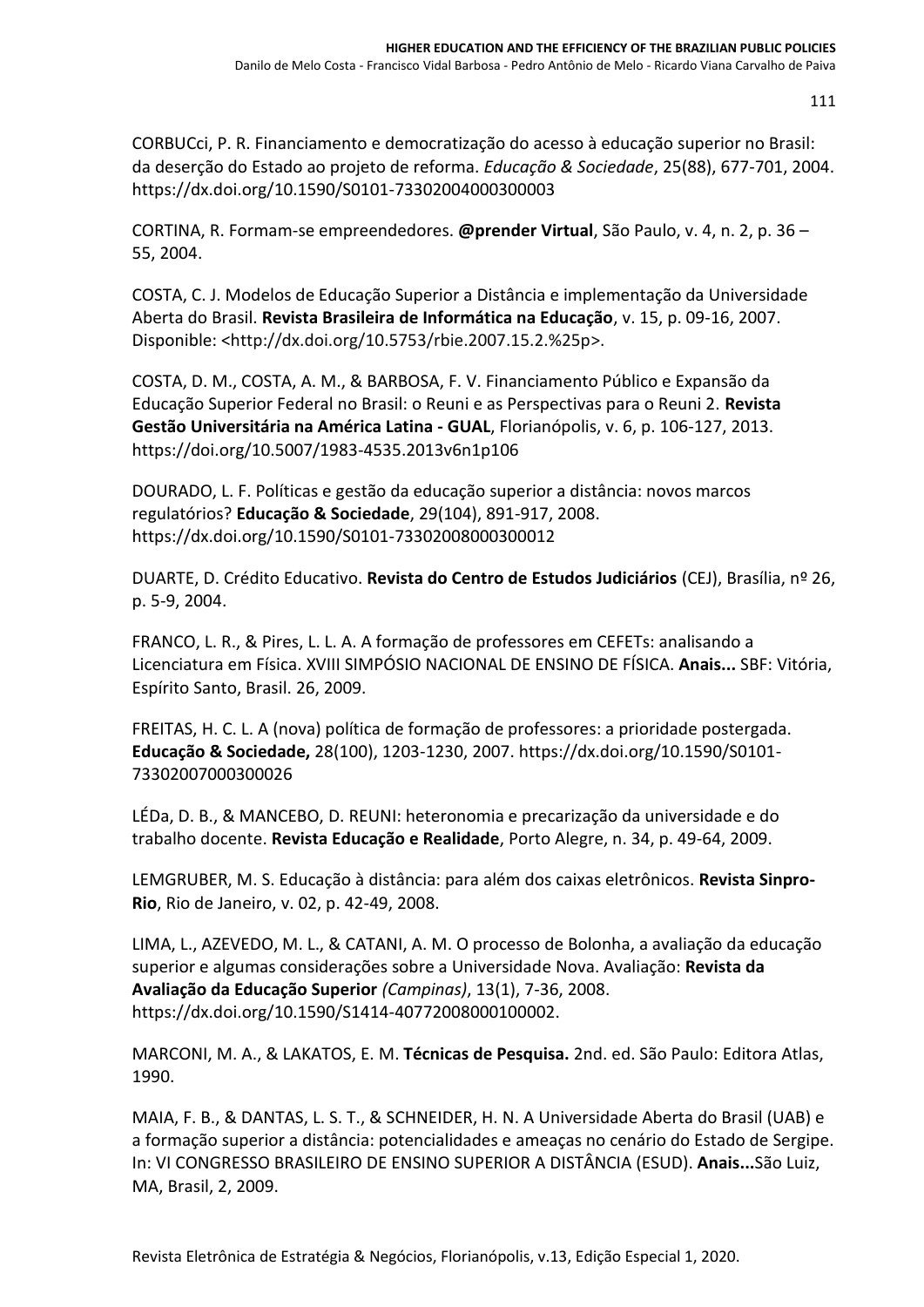MEC. *Programa de Apoio a Planos de Reestruturação e Expansão das Universidades Federais*: Reuni 2008 – Relatório de Primeiro Ano. Ministério da Educação, Brasília, 2011.

MEC. *Sinopse das ações do Ministério da Educação*. Ministério da Educação. Brasília, 2011.

MEC. **REUNI***:* Reestruturação e Expansão das Universidades Federais Brasileiras. Brasília. Available in: <http://reuni.mec.gov.br>. Retrieved in February 20, 2013a.

MEC. **PROUNI:** Programa Universidade para Todos. Brasília. Available in: <http://siteprouni.mec.gov.br>. Retrieved in February 20, 2013b.

MEC. **Universidade Aberta do Brasil.** Brasília. Available in: <http://uab.capes.gov.br>. Retrieved in February 20, 2013c.

MEC. **Rede Federal de Educação Profissional e Tecnológica**. Brasília**.** Available in: <http://redefederal.mec.gov.br>. Retrieved in February 20, 2013d.

MEC. **Relatório Educação para todos no Brasil 2000-2015**. Ministério da Educação. Brasília, 2014a.

MEC. **Censo da Educação Superior 2013**. Ministério da Educação. Instituto Nacional de Estudos e Pesquisas Educacionais Anísio Teixeira (INEP). Brasília, 2014b.

MOURA, D. H. Algumas Considerações Críticas ao Programa de Integração da Educação Profissional ao Ensino Médio na Modalidade de Educação de Jovens e Adultos - PROEJA. In: II COLÓQUIO INTERNACIONAL DE POLÍTICAS E PRÁTICAS CURRICULARES: IMPASSES, TENDÊNCIAS E PERSPECTIVAS. **Anais...** João Pessoa, PB, Brasil, 2005.

RECEITA FEDERAL. *Previsões PLOA -* **Relatórios de renúncia que acompanharam os Projetos de Lei Orçamentária Anual (2006 a 2012)**. Ministério da Fazenda. Brasília, 2014.

PAIM, H. **Ensino Superior e novas tecnologias:** caminhos e desafios. Ministério da Educação. Brasília, 2014.

PAULA, C. M. **Neoliberalismo e Reestruturação da Educação Superior no Brasil**: o REUNI como estratégia do governo Lula e da burguesia brasileira para subordinar a universidade federal à lógica do atual estágio de acumulação do capital. Dissertação (Mestrado em Educação) – Programa de Pós-Graduação em Educação, Universidade Federal Fluminense, Niterói, Rio de Janeiro, Brasil, 2009.

ROMANELLI, O. O. **História da Educação no Brasil** *(1930/1973)*. 14th. ed. Petrópolis: Editora Vozes, 1991.

SEBRAE. **Sobrevivência das Empresas no Brasil**: Coleção estudos e pesquisas. Serviço Brasileiro de Apoio às Micro e Pequenas Empresas. Brasília, 2013.

SEGENREICH, S. C. D. ProUni e UAB como estratégias de EAD na expansão do ensino superior. **Pro-Posições**, v. 20, n. 2, p. 205-222, 2009[. https://dx.doi.org/10.1590/S0103-](https://dx.doi.org/10.1590/S0103-73072009000200013) [73072009000200013](https://dx.doi.org/10.1590/S0103-73072009000200013)